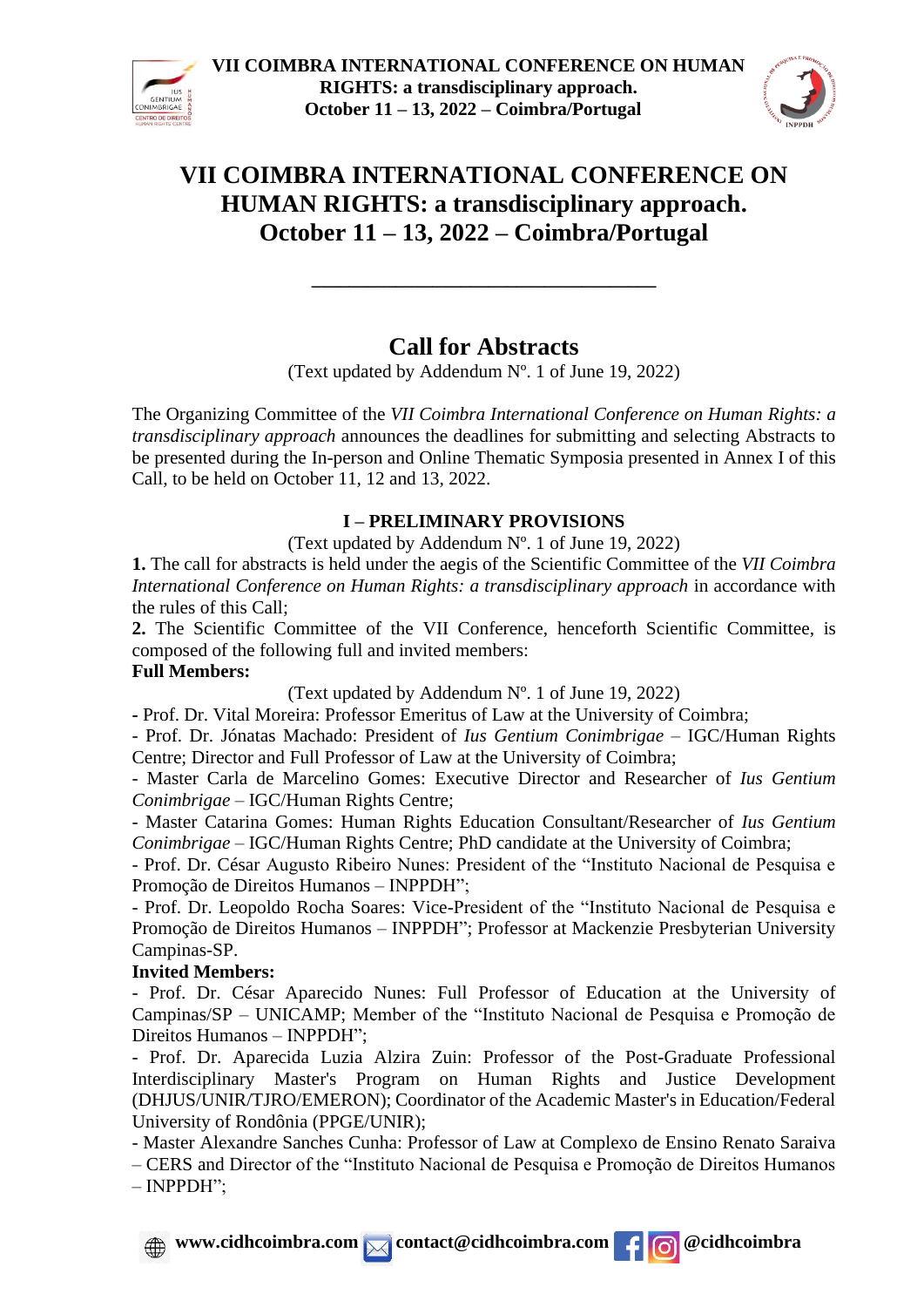



- Master Orquídea Massarongo-Jona: Program Director and Coordinator of the Master on Human Rights at the Human Rights Center of UEM; Professor at the Eduardo Mondlane University (UEM) –Mozambique; PhD candidate at the University of Ghent (Belgium).

**3.** This Call is intended for the selection of abstracts that will be presented at the Online and In-Person Thematic Symposia of the Conference, from October 11 to 13, 2022, respectively, in the virtual space of the defined videoconference platform to be presented, in due time, by the Organizing Committee, as well as in the facilities of the Rectory Auditorium of the University of Coimbra/Portugal, or in another place to be designated by the Organizing Committee of the event;

**4.** The selection criteria of the abstracts are included in this Call.

## **II – ABOUT THE THEMATIC SYMPOSIA**

**5.** The Thematic Symposia approved by the Organizing Committee of the Conference, the identification of the Symposia Coordinators, henceforth Coordinators, as well as the respective modality (In-person or Online), are listed in Annex I of this Call;

**6**. The Thematic Symposia approved by the Organizing Committee of the Conference are gathered in Annex I of this Call and are divided according to the modality: In-person (P) and Online (On);

**7**. The modality of the Thematic Symposia indicated in Annex I, under the terms of this Call, will not be changed, and the remote participation of authors in the In-person Symposia will not be possible, except in exceptional situations deriving from sanitation or public health concerns, which requires or justifies the decision to make all presentations remotely;

**8**. In the event that there are sanitary or public health restrictions or impediments that prevent the in-person realization of the Conference, the Organizing Committee will present to all participants and coordinators alternatives for the online realization and presentation in the Symposia.

### **III - STANDARDS FOR SUBMISSION OF ABSTRACTS AND CO-AUTHORSHIP**

**9.** Abstracts written by co-authors, maximum of 02, will be accepted;

**10.** Abstracts must be submitted using the *Open Journal Systems (OJS)* application, an open source software developed and provided by a number of Universities around the world, through the *Public Knowledge Project (PKP)*, which will be accessed through the official website of the Conference (www.cidhcoimbra.com);

**10.1** In case of co-authorship, the Abstract must only be submitted by the main author, who must indicate the co-author in the submission procedure;

**10.2** In the submission procedure, the author must comply with the following rules, under penalty of immediate rejection:

**a)** The **Title of the Abstract** must be written in **capital letters**;

**b)** The **Body of the Abstract** must contain a **minimum of 300 and a maximum of 500 words**;

**c)** The Abstract must contain: the object of the research, the justification of the relevance of the subject, the objectives, the methodology used in carrying out the research, the initial hypotheses, and the final or partial results obtained (if any);

**d)** After the Body of the Abstract, **3 to 5 keywords** must be indicated, in **capital letters**, separated by **semicolons**;

**e)** The **Abstract** must be presented in **one of the languages accepted by the Thematic Symposium** chosen by the author(s);

**10.3** To comply with the submission procedure, the author of the abstract **who has not yet registered on the OJS platform for submission of abstracts in previous editions of the Conference** must perform all the steps described below, while the author **who has already**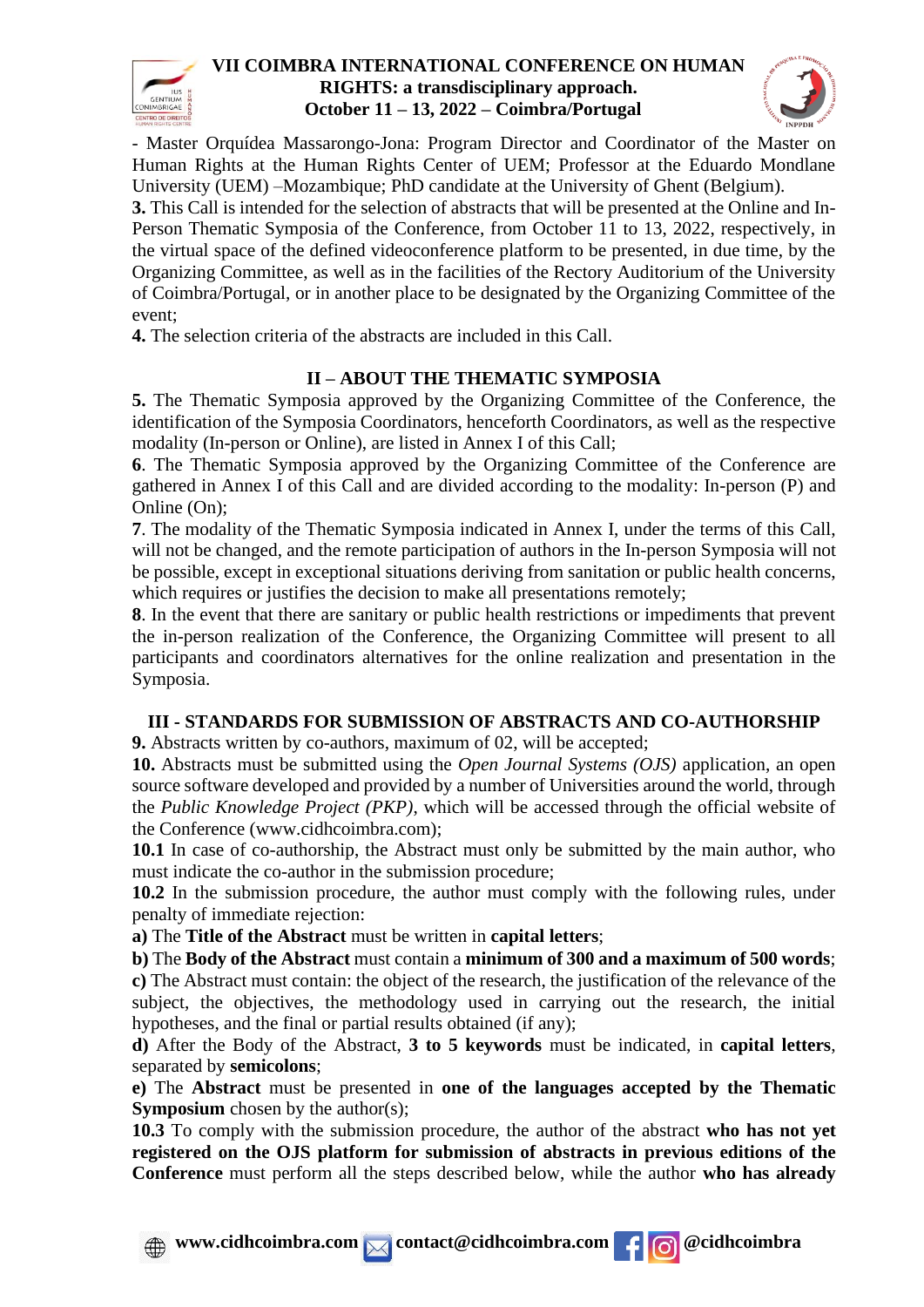



### **registered in previous editions of the Conference must use the same access login and perform the steps described from "b)" below:**

**a)** Access the OJS platform through the Conference website and register the required data: name; Institution, if any; country of residence; main professional activity; e-mail; username and password (optional data, such as "author's biography" may be filled in at any time, as they do not influence the analysis and processing of the abstract, but they must be filled in at the time of the initial registration so that they can be published along with the abstracts in the Conference Annals);

**b)** Access the submission environment through the link "**Submit a new Abstract**";

**c)** Follow the steps described in the submission environment:

## **STEP 1: Start:**

- Indicate the Thematic Symposium (Section) to which the Abstract will submitted;

- Declare that the Abstract is original and unpublished;
- Declare that the rules of this Call were observed;
- Declare agreement with the privacy policy;

- The field "Comments for the editor" is optional and should only be used if necessary or if any clarifications need to be made by the author.

## **STEP 2: Transfer of the Abstract File:**

- Upload the file with the Abstract in Word format (as indicated in number 10.2), clicking on **"Send file"** and, once the transfer is complete, on the **"Save and continue"** button.

## **STEP 3: Insert metadata:**

- Mandatorily, insert the **main title** (if there is a subtitle, this must be inserted in the proper field indicated by the platform); the **abstract** (minimum of 300 and maximum of 500 words); and the **keywords** (between 3 and 5 keywords), without the need to use a semicolon (just press Enter after entering each word);

- In this step, the author may, in addition, indicate the research funding agency(ies) and, in case of co-authorship, must indicate the name and data of the co-author.

### **STEP 4: Confirmation:**

- Finalize the submission by clicking on the button indicated.

## **IV - SUBMISSION AND EVALUATION OF ABSTRACTS**

**11.** Each author may submit only one Abstract for evaluation, as author or co-author;

**12.** Abstracts cannot be sent simultaneously to more than one of the Thematic Symposia of the Conference;

**13.** Abstracts should be submitted between 9:00 am on **May 16** and 11:59 pm on **July 3 rd, 2022** (official Brasília time-UTC-3);

**14.** Abstracts are initially submitted to the Organizing Committee, which will make a preliminary analysis only of its formal aspects. If the Abstract is compatible with the standards of presentation of the Conference, it will be accepted regularly for evaluation by the Coordinators, and will be rejected should the rules of this Call not be followed;

**15.** After the deadline for submission of Abstracts indicated in number 13, the respective Coordinators have until **July 15** to evaluate all Abstracts received regularly during the submission period;

**16.** The Coordinators are responsible for evaluating and selecting all Abstracts submitted to their respective Thematic Symposia;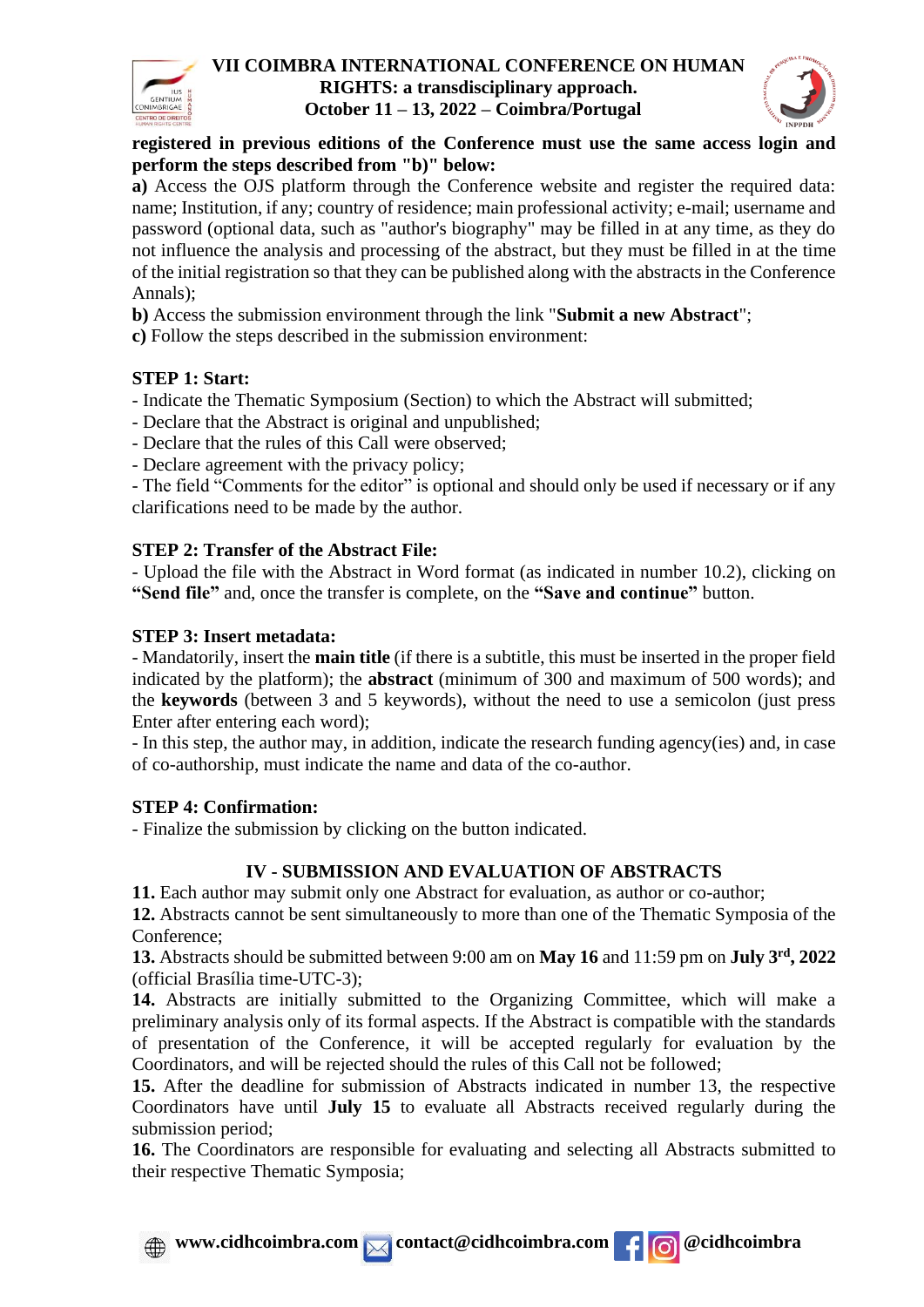



**17.** Coordinators may also participate as authors or co-authors of Abstracts, except for the submission of the Abstract to the Symposium that they coordinate;

**18.** Abstracts will be evaluated and selected by the Coordinators according to the following criteria: Subject Relevance, within the area of Human Rights; Identification of the Research Problem; Study Objectives; Methodology; Relevance of expected/obtained Results;

**19.** The composition of the Thematic Symposia, as far as the selection of the Abstracts is concerned, is the responsibility of the Coordinators who carry out the evaluation work with the objective of enhancing the scientific quality in consonance with Human Rights;

**20.** The Scientific Committee of the Conference will only evaluate Abstracts in exceptional cases and if necessary;

**21.** Only approved Abstracts will be published on the official website of the Conference (www.cidhcoimbra.com); the authors of the non-approved Abstracts will be informed of the decision by email, without any justification being provided;

**22.** The list of approved Abstracts, per Thematic Symposium, comprises a minimum of 05 and a maximum of 08 Abstracts.

### **V - REGISTRATION**

**23.** All authors with approved Abstracts in one of the Thematic Symposia must confirm their participation in the Conference by completing the Individual Registration Form on the official website [\(www.cidhcoimbra.com\)](http://www.cidhcoimbra.com/) and paying the respective amount indicated below, between **July 06** and **August 14,** 2022, after which registration will be considered effective; **24.** All authors must observe the registration fees defined below:

#### **IN-PERSON/VIRTUAL PRESENTATION + PUBLICATIONS + REMOTE LISTENING OF THE LECTURES**

| <b>Modality 1 - Students of the University of Coimbra;</b>        | $\epsilon$ 65.00 (Euros)  |
|-------------------------------------------------------------------|---------------------------|
| participants of Ius Gentium Conimbrigae - IGC/Human Rights        |                           |
| Centre Courses and Associates of the "Instituto Nacional de       |                           |
| Pesquisa e Promoção de Direitos Humanos - INPPDH"                 |                           |
| Modality 2 - University Students (graduates and post-             | $\epsilon$ 105.00 (Euros) |
| graduates)                                                        |                           |
| <b>Modality 3 - Professionals (bachelors, teachers/lecturers,</b> | $\epsilon$ 145.00 (Euros) |
| researchers, lawyers, etc.)                                       |                           |

**25.** In order to confirm the registrations made in Modalities 1 and 2, in addition to the payment of the registration fee, the respective student certification must be presented, with a date of issue relative to 2022, or alternatively a declaration confirming the link with *Ius Gentium Conimbrigae* - IGC/Human Rights Centre and/or the "Instituto Nacional de Pesquisa e Promoção de Direitos Humanos – INPPDH";

**26.** Registration for in-person presentation, also defined in number 24 of this Call, refers to inperson participation in the respective Thematic Symposia and lectures that will be held in the Auditorium of the Rectory of the University of Coimbra/Portugal, or in another place to be designated by the Organizing Committee of the event;

**27.** The registrations for the online presentation, defined in number 24 of this Call, refer to the remote participation in the respective Online Thematic Symposia and the lectures that will be transmitted synchronously on a platform to be defined by the Organizing Committee;

**28.** Registrations for the Remote Listening of the lectures to be transmitted synchronously through a videoconference platform defined by the Organizing Committee should observe the values defined below: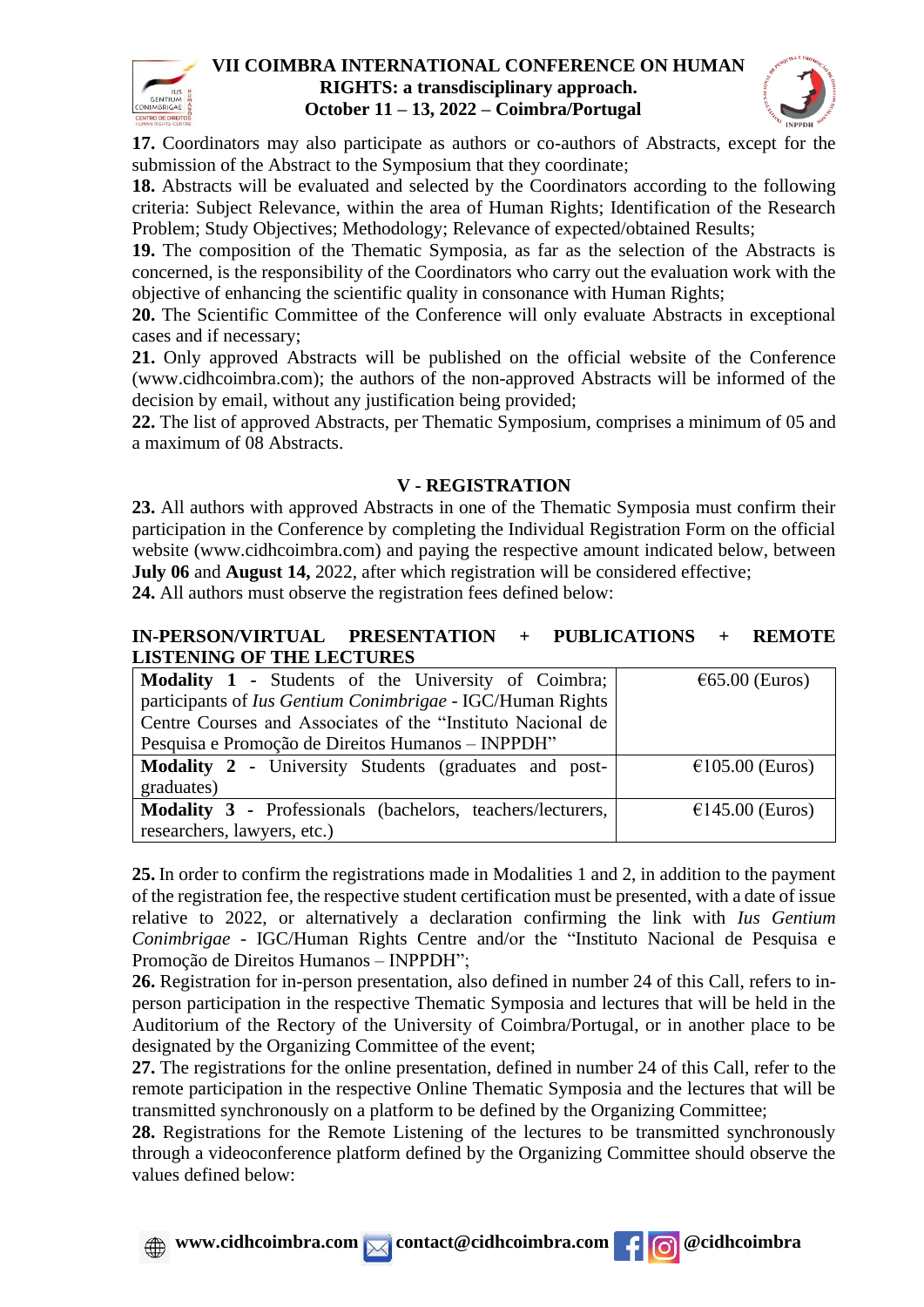



## **ONLINE LISTENERS (REMOTE LISTENING OF THE LECTURES)**

| ordin di bio ferno (nemo fero fero ferno of the bect cheo                      |                          |  |
|--------------------------------------------------------------------------------|--------------------------|--|
| <b>Modality 1 - Students of the University of Coimbra; participants of Ius</b> | $\epsilon$ 35,00 (Euros) |  |
| Gentium Conimbrigae - IGC/Human Rights Centre Courses and                      |                          |  |
| Associates of the "Instituto Nacional de Pesquisa e Promoção de Direitos"      |                          |  |
| $Humanos-NPPDH"$                                                               |                          |  |
| <b>Modality 2 - University Students (graduates and post-graduates)</b>         | $\epsilon$ 55,00 (Euros) |  |
| Modality 3 - Professionals (bachelors, teachers/lecturers, researchers,        | $\epsilon$ 75,00 (Euros) |  |
| lawyers, etc.)                                                                 |                          |  |

**29.** Letters of Acceptance will only be provided to authors who register for the Conference;

**30.** When the author(s) of the approved Abstracts does/do not confirm their registration within the specified period, it will be regarded as a tacit withdrawal from participation in the Conference;

**31.** If the author withdraws her/his participation after the confirmation of his/her registration, only thirty percent (30%) of the amount paid will be returned. The communication of withdrawal must be sent to the email address contact@cidhcoimbra.com, by **August 22,** 2022. After that date, the amounts paid by way of registration will not be refunded;

**32.** Withdrawals will result in the exclusion by the Scientific Committee of the approved Abstracts in the annals of the Conference to be published later.

### **VI - LIST OF CONDITIONAL APPROVALS AND FORMALIZATION OF THE SYMPOSIA IN THE OFFICIAL PROGRAM OF THE CONFERENCE**

**33.** Where possible, Coordinators will be allowed to select 3 (three) additional Abstracts that will be put on a list of conditional approvals;

**34.** The Abstracts indicated for the list of conditional approvals may integrate the Thematic Symposia, in the following cases:

**a)** When the author(s) of approved Abstracts expressly inform(s) the Organizing Committee of their withdrawal from participation before registering for the Conference;

**b)** When the author(s) of approved Abstract does/do not register within the period stipulated in number 23 of this Call;

**35.** Coordinators who submit a list of conditional approvals should also indicate a preference order for the respective Abstracts selected in that category, since that order will be followed to fill vacancy(ies) at the Thematic Symposium, in the cases of withdrawals as indicated in number 34;

**36.** The authors indicated in the list of conditional approvals will be informed of this condition by email and will also receive, by email, all the necessary guidelines for registration in the Thematic Symposia should they be considered;

**37.** The Organizing Committee of the Conference will only open the deadline for registration of the nominated authors for the list of conditional approvals if there are still places available in the respective Thematic Symposia;

**38.** For the formalization of the Thematic Symposia in the Official Program of the Conference, it is necessary that at least 05 and at most 08 authors of the approved abstracts register for the Conference;

**39.** In the case of Thematic Symposia whose authors do not confirm their registration of at least 05 (five) participants, by the deadline defined in number 23, the Organizing Committee may jointly seek to accommodate the authors already registered in Symposium sessions with a similar or interdisciplinary topic;

**40.** At the request of the Coordinators, the Organizing Committee may provide additional sessions for the presentation of the Thematic Symposia that received a significant number of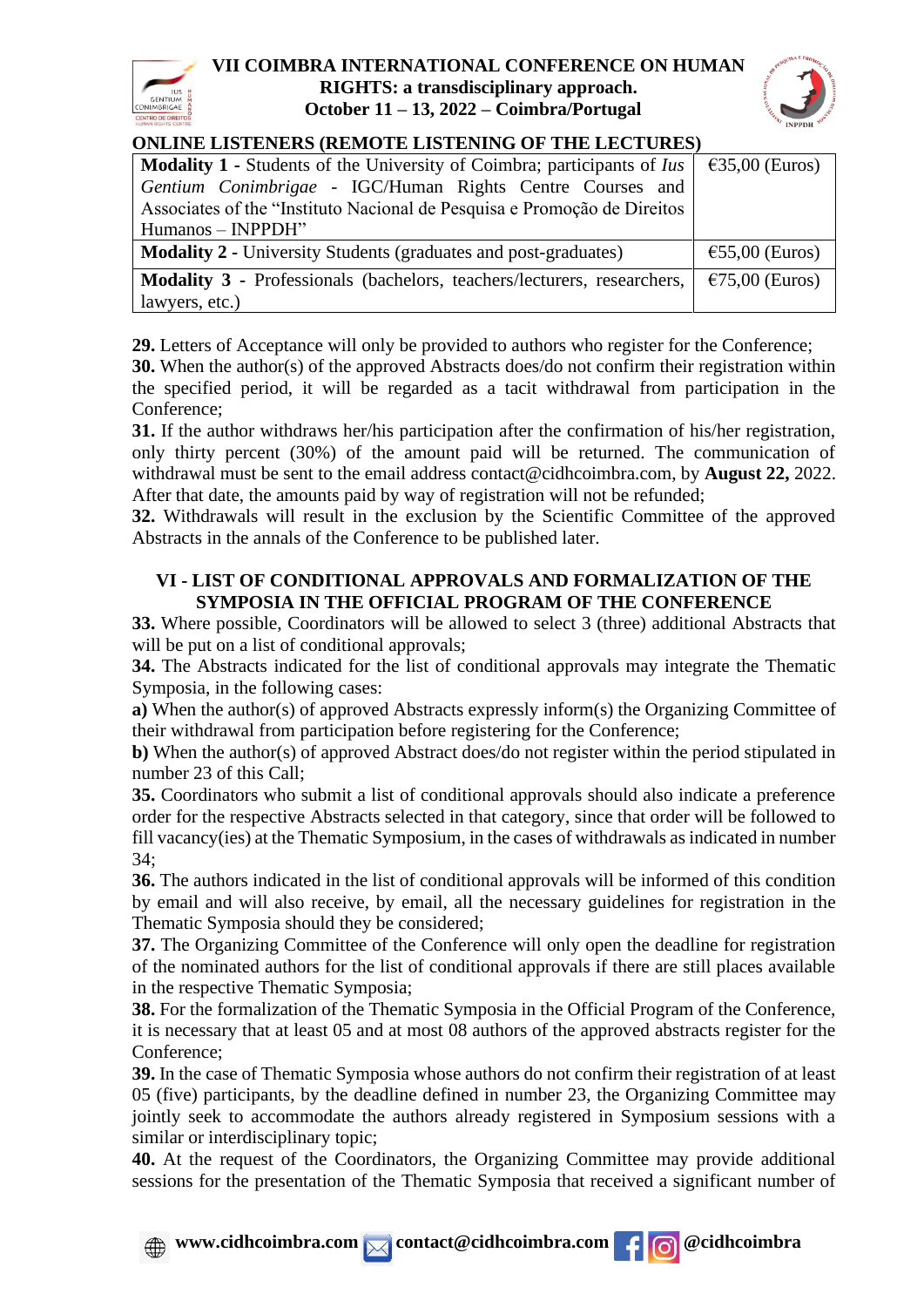



Abstracts for evaluation and in conditions to be approved, according to organizational possibilities.

## **VII – THEMATIC SYMPOSIA, CERTIFICATES AND PUBLICATIONS**

**41.** The days and times of the Thematic Symposia are defined by the Organizing Committee, which will publish the final schedule by **September 23,** 2022;

**42.** The Thematic Symposia included in the Official Program can be held on any of the days of the Conference (morning or afternoon of Coimbra/Portugal time), the choice being at the discretion of the Organizing Committee;

**43.** It is the responsibility of the Coordinators of each Thematic Symposium to organize and supervise the respective Symposium, ensuring that authors are given a minimum of 10 minutes to present their papers, even when the two co-authors are present, as well as the opportunity for debate with the other Symposium colleagues;

**44.** All authors who are present at the Thematic Symposia will receive the respective Certificate of Presentation at the Conference, electronically, via email, up until **October 30,** 2022;

**45.** All Online Listeners who access and remain connected in at least 75% of the online lectures of the Conference will receive the Certificate of Participation in that condition of Listener. Access will be measured through a report extracted from the streaming platform used for the remote transmission of the lectures;

**46.** In the case of Abstracts in co-authorship, the paper may be presented at the Symposia by only one of the authors, in which case only that author will receive the Certificate of Presentation at the Conference;

**47.** All participants with approved Abstracts who registered regularly, according to the terms of this Call, will be guaranteed the publication of their Abstract in the Electronic Annals of the Conference;

**48.** For the publication of co-authored Abstracts in the Electronic Annals of the Conference, both authors must register for the Conference. In the absence of one of the registrations, the published Abstract will contain only the name of the co-author who registered for the Conference;

**49.** In addition to the Conference Abstracts Electronic Annals, the publication of complete articles will be included in the Annals of Complete Articles of the Conference. These articles must be delivered, optionally, by the authors participating in the Thematic Symposia, between **October 25 and <b>November** 21, 2022, provided they comply with the following requirements: **a)** Articles must be sent by email to contact@cidhcoimbra.com;

**b)** Word format (doc/docx); size A4 sheet; Font: Garamond; Body: letter 12; Alignment: Justified; with single spacing between lines; with left and upper margins of 3 cm and lower and right margins of 2 cm; containing at least 07 and at most 10 pages, including the bibliography. The title of the paper must be centralized, in capital letters, font 14, and in bold;

**c)** The cover page should contain the following identification elements of the paper: 1 - Title and subtitle (where applicable) of the article in Garamond; 2 - Name of each author, unabbreviated, followed by his/her institutional affiliation, if applicable, and academic and professional qualifications, in a maximum of 03 lines, aligned to the right of the text. All titration and affiliation data must be presented in full, with no acronyms; 3 - Abstract and keywords. The Abstract must have between 150 and 250 words, with no acronyms. The keywords identifying the content of the article must contain no more than five words; 4 - All references to other publications in the text must appear in the references presented at the end of the article, in alphabetical order by the author's surname. These are the essential elements for the identification of a document: name of the author, title of the publication (in bold), place, publisher and date of publication. Example: CANOTILHO, José Joaquim Gomes. **Direito Constitucional e Teoria da Constituição**. 7ª Ed. Coimbra: Ed. Almedina, 2003;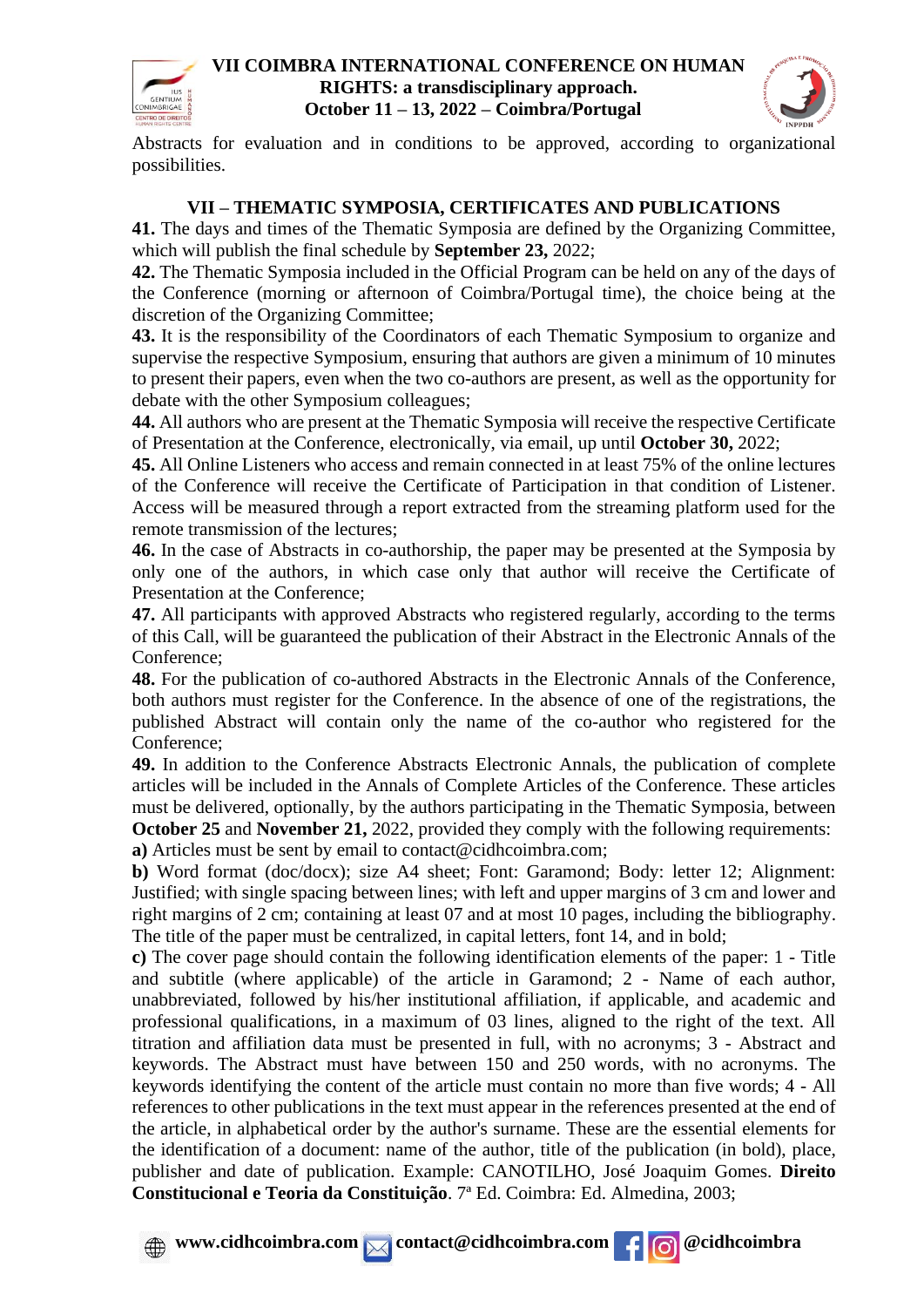



**50.** The inclusion of the articles in the Annals of Complete Articles of the Conference will be made conditional upon the authors signing a term of assignment/responsibility regarding copyright in favor of the Publisher(s) responsible for the production of the work.

### **VIII – FINAL PROVISIONS**

**51.** The full participation of registered author(s) implies the knowledge of these instructions and the tacit acceptance of the conditions of the selection process, as set forth in this Call, as well as any additional and specific instructions duly expressed for conducting of procedures, of which unawareness cannot be claimed;

**52.** The acts relative to this selection process, calls, notices and announcements will be published by the Organizing Committee on the official website of the Conference;

**53.** The follow-up of the publications, additions to this Call, other notices and announcements referring to the selection process of Abstracts are the sole responsibility of the interested parties; **54.** It is the responsibility of the interested parties to keep their personal data up to date to enable any necessary contacts;

**55.** Should any of the personal data presented in the Registration Form submitted change, it will be the responsibility of the participant to update the personal data, by forwarding it to the email address of the Conference - contact@cidhcoimbra.com;

**56.** The opinions expressed during the scientific activities of the Conference are the sole responsibility of the authors and do not necessarily reflect the views of the other participants, the Organization of the Conference, the IGC/CDH, INPPDH or any other partner entity of the event, and therefore the mentioned entities cannot be held responsible or liable for their content and related publications;

**57.** This Call may undergo any changes, updates or additions, as long as the action or event that concerns it has not been consummated, a circumstance that will be mentioned in the Call or notice to be published by the Organizing Committee;

**58.** Any occurrences, omissions and doubtful cases not provided for in this Call shall be resolved, without the possibility of appeal, by the Organizing Committee.

> Coimbra (Portugal), May 12, 2022. (Text updated by Addendum Nº. 1 of June 19, 2022)

> > \_\_\_\_\_\_\_\_\_\_\_\_\_\_\_\_\_\_\_\_\_\_\_\_\_\_\_\_\_\_\_\_\_\_ On behalf of the Organizing Committee



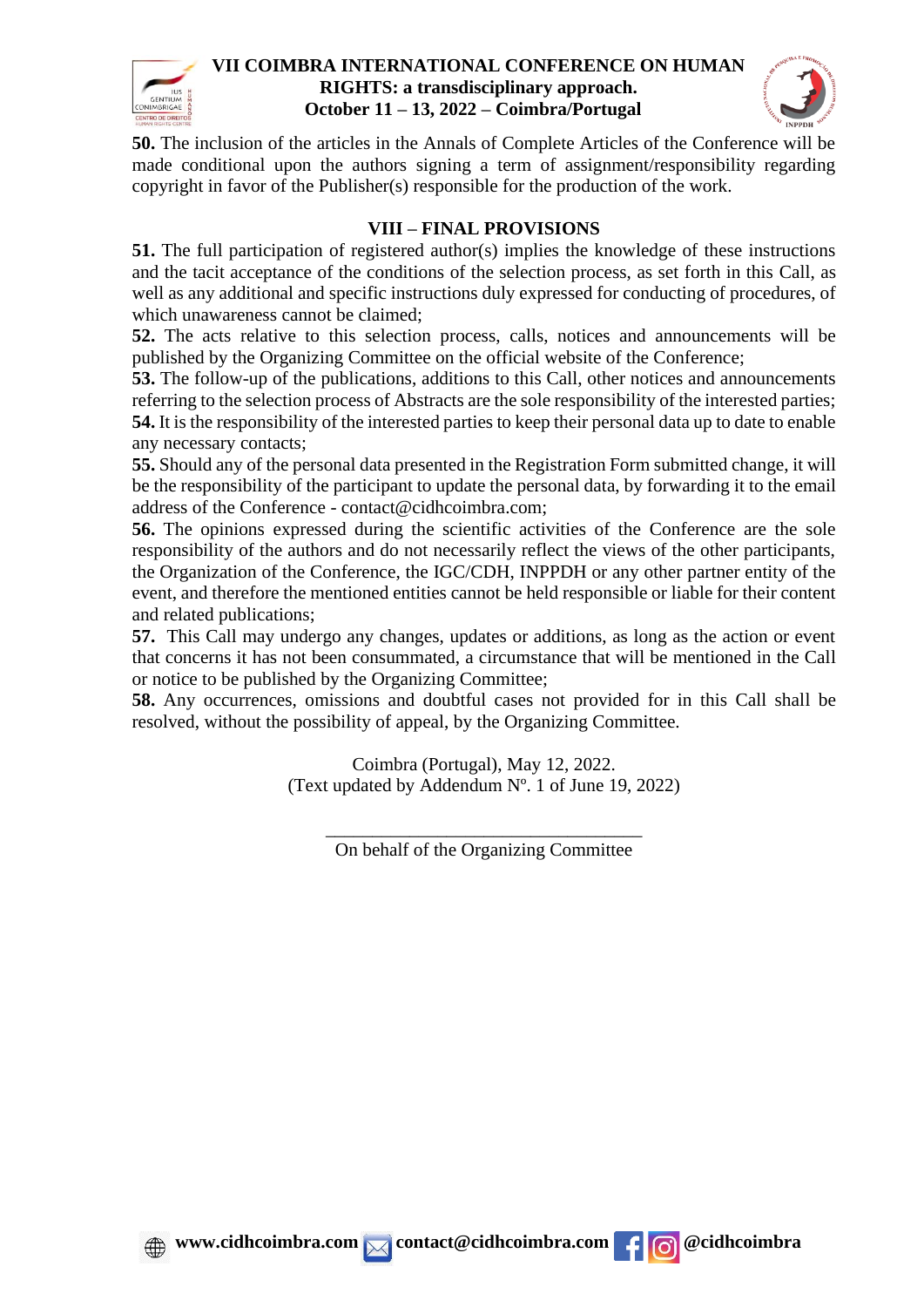



## **ANNEX I**

## **LIST OF THEMATIC IN-PERSON SYMPOSIA (Subjects and Coordinators)**

**SYMPOSIUM - P01**

**VIOLÊNCIA, SEGURANÇA PÚBLICA E DIREITOS HUMANOS** Sidney Guerra

Maria Célia Ferraz

**SYMPOSIUM - P02 MIGRAÇÕES FORÇADAS NO SÉC. XXI: TRILHO(S) ENTRE A VULNERABILIDADE E A SEGURANÇA**

Eduardo António da Silva Figueiredo Emellin de Oliveira

## **SYMPOSIUM - P03**

**HISTÓRIA DOS DIREITOS HUMANOS NA GUERRA FRIA TARDIA, DE SUA INFLUÊNCIA DIPLOMÁTICA ATÉ A CONCEÇÃO DE TAIS DIREITOS COMO FATOR CIVILIZATÓRIO DA SEGUNDA METADE DO SÉCULO XX**

Misael Arturo López Zapico Daniel Azevedo Muñoz

**SYMPOSIUM - P04 A EFETIVAÇÃO DOS DIREITOS HUMANOS DOS TRABALHADORES E DO CONCEITO DE TRABALHO DECENTE DA OIT DIANTE DAS NOVAS FORMAS DE TRABALHO E DA ECONOMIA DIGITAL**

Eliana dos Santos Alves Nogueira Victor Hugo de Almeida

**SYMPOSIUM - P05 INTELIGÊNCIA ARTIFICIAL E TRABALHO: RISCOS E OPORTUNIDADES PARA O DESENVOLVIMENTO SUSTENTÁVEL** Francesca Columbu

Mariana Zuliani Theodoro de Lima

**SYMPOSIUM - P06 FLEXICURITY E OS LIMITES À FLEXIBILIZAÇÃO DOS DIREITOS TRABALHISTAS EM TEMPOS DE CRISE**

Giovanni Paolo Pilosio Fernando do Couto Henriques Júnior

## **SYMPOSIUM - P07**

**JUSTICIABILIDADE DA PROTEÇÃO AOS DIREITOS FUNDAMENTAIS SOCIAIS**

Luiz Henrique Boselli de Souza José Eduardo Figueiredo de Andrade Martins

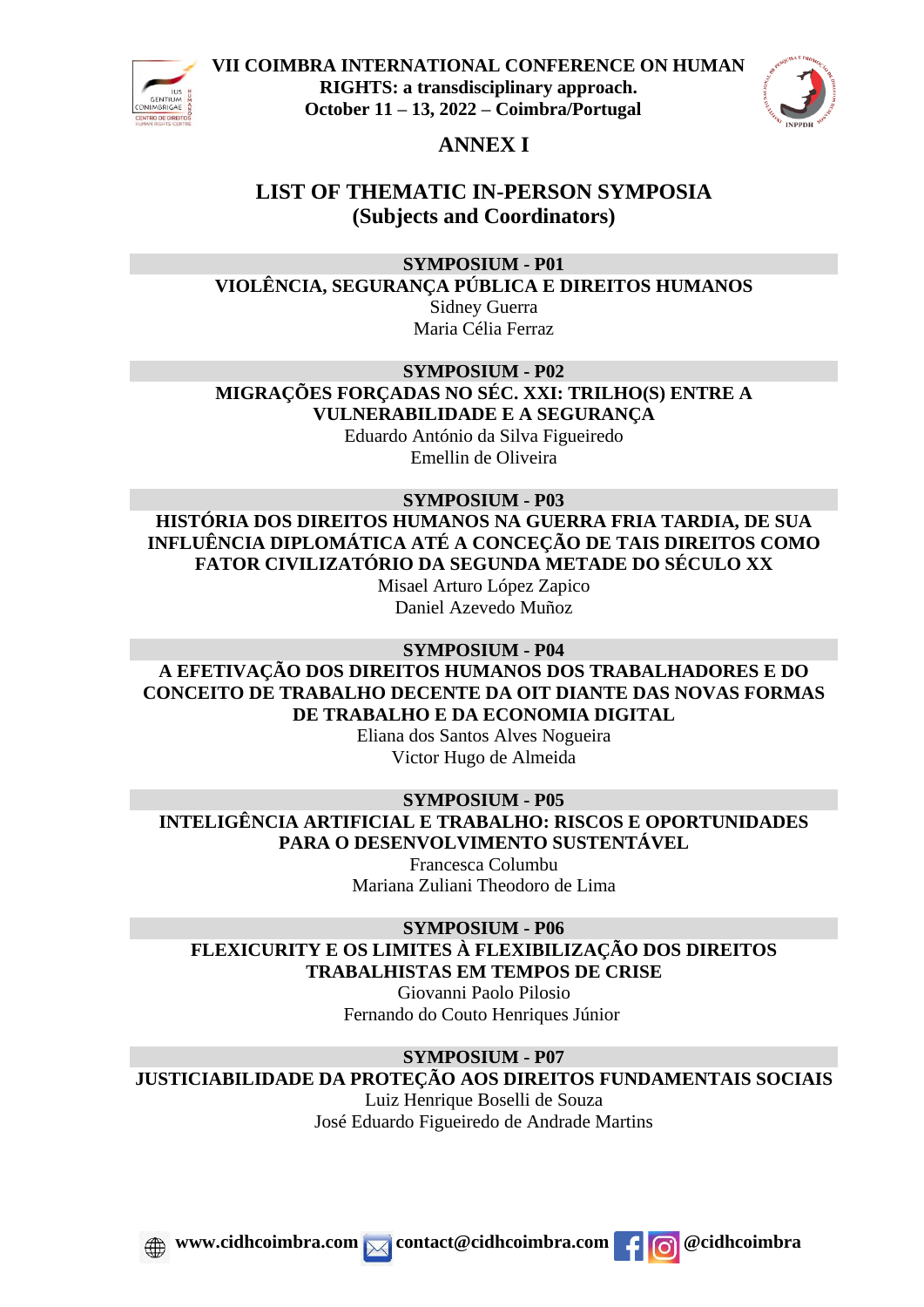



**SYMPOSIUM - P08**

**CONSTITUIÇÃO, DIREITOS HUMANOS E DEMOCRACIA**

Mariella Kraus Thiago Burckhart

**SYMPOSIUM - P09**

**CONTROLE DE CONSTITUCIONALIDADE E PROTEÇÃO DOS DIREITOS HUMANOS: MECANISMOS DE DEFESA DAS MINORIAS**

Eliana Franco Neme Roberta Cristina Paganini Toledo

## **SYMPOSIUM – P10 DIREITOS HUMANOS, CIDADANIA E BEM COMUM**

Consuelo Martínez-Sicluna y Sepúlveda José María Carabante

#### **SYMPOSIUM – P11 DIREITO À CIDADE**

Anja Bothe Bárbara Natália Lages Lobo

## **SYMPOSIUM – P12**

**GEOPOLÍTICA, DIREITOS HUMANO E SISTEMAS DE JUSTIÇA**

Cássius Guimarães Chai Vitor Hugo Souza Moraes

## **SYMPOSIUM – P13**

**EDUCAÇÃO EM DIREITOS HUMANOS E FORMAÇÃO DE PROFESSORES: FUNDAMENTOS TEÓRICOS, PESQUISAS REFERENCIAIS E METODOLOGIAS EMANCIPATÓRIAS**

Cesar Apareciddo Nunes Eduardo Soncini Miranda

#### **SYMPOSIUM – P14 DIREITOS HUMANOS E EDUCAÇÃO**

Miguel Costa Anita Levine

**SYMPOSIUM – P15 ODS 4 E A EFETIVAÇÃO DO DIREITO À EDUCAÇÃO NUMA PERSPECTIVA INTERNACIONAL E AO NÍVEL DOS ESTADOS**

António Gomes Ferreira Maria Creusa de Araújo Borges

## **SYMPOSIUM – P16**

**DIREITOS HUMANOS NAS FACULDADES DE DIREITO**

José Henrique Rodrigues Torres Bruno Martinelli Scrignoli

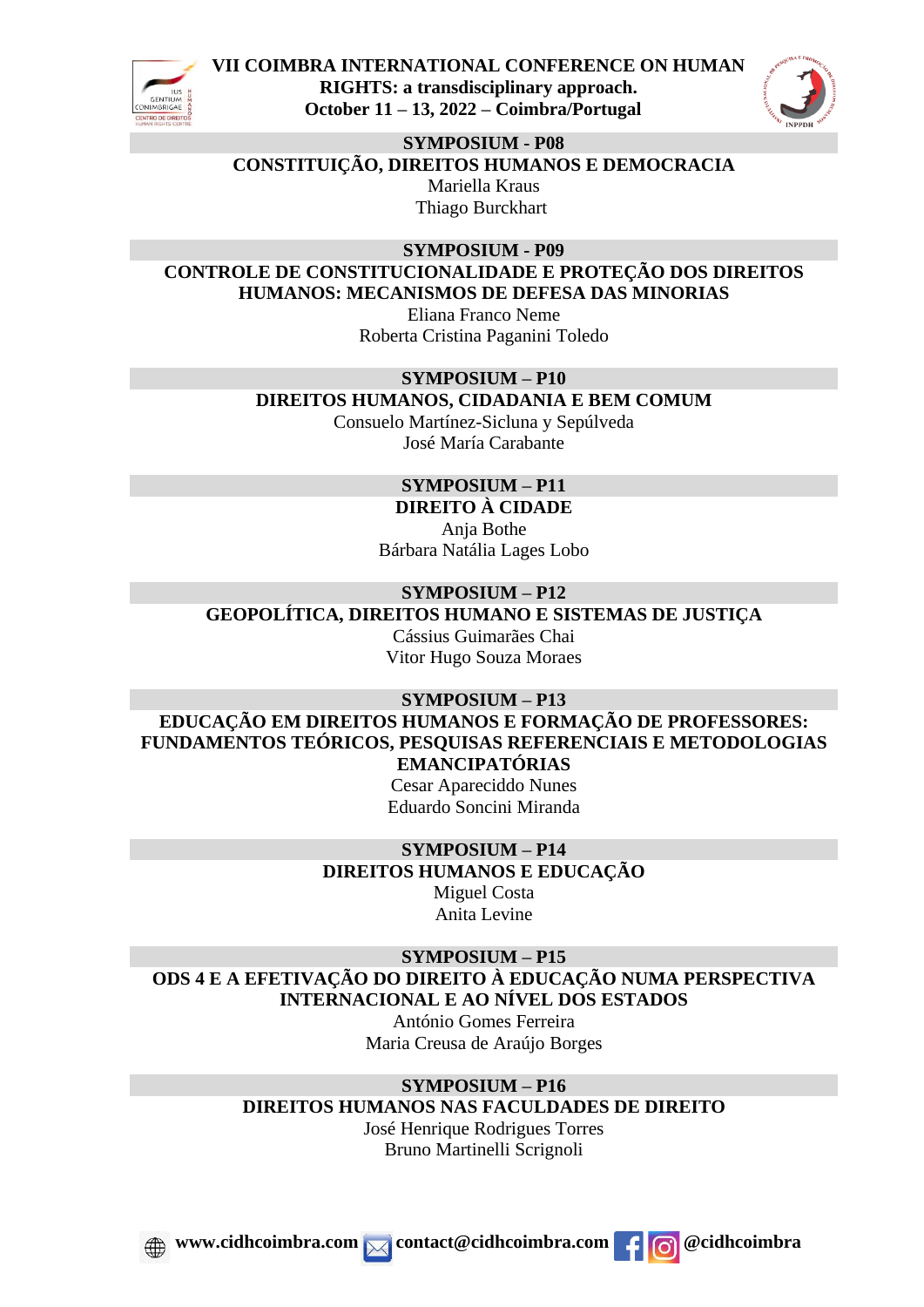



#### **SYMPOSIUM – P17**

**DIREITOS HUMANOS, NATUREZA E SUSTENTABILIDADE SOCIOAMBIENTAL**

Leura Dalla Riva Eduardo Schneider Lersch

#### **SYMPOSIUM – P18**

**MEIO AMBIENTE E DIREITOS HUMANOS**

Lívia Gaigher Bósio Campello Vladmir Oliveira da Silveira

## **SYMPOSIUM – P19**

**O DIREITO HUMANO DE ACESSO AOS MERCADOS**

Rodrigo de Oliveira Botelho Correa Niedja de Andrade e Silva Forte dos Santos

**SYMPOSIUM – P20 OS DIREITOS HUMANOS FACE À TRANSFORMAÇÃO DIGITAL** Alicia Rodríguez Sánchez José Luis Domínguez Álvarez

#### **SYMPOSIUM – P21**

**INTELIGÊNCIA ARTIFICIAL NA ADMINISTRAÇÃO DE JUSTIÇA E SEUS IMPACTOS FRENTE AOS DIREITOS HUMANOS**

> Paulo Ramón Suárez Xavier Renata Fabiana Santos Silva

#### **SYMPOSIUM – P22**

**DECLARAÇÃO UNIVERSAL DOS DIREITOS HUMANOS E TRANSFORMAÇÃO DIGITAL: É NECESSÁRIO, OU NÃO, ACTUALIZÁ-LA A FIM DE CRIAR UM NOVO QUADRO PARA A HUMANIDADE?**

María Concepción Rayón Ballesteros José María Coello de Portugal Martínez del Peral

#### **SYMPOSIUM – P23 GÊNERO, DIREITOS HUMANOS E POLÍTICAS PÚBLICAS**

Maria da Glória Costa Gonçalves de Sousa Aquino Gabriela Serra Pinto de Alencar

**SYMPOSIUM – P24 MULHERES E VIOLÊNCIAS: REFLEXÕES E PROPOSTAS PARA O SEU ENFRENTAMENTO**

Isabelle Maria Campos Vasconcelos Chehab Mércia Cardoso de Souza

*www.cidhcoimbra.com* <u>*M* contact@cidhcoimbra.com **f @**cidhcoimbra</u>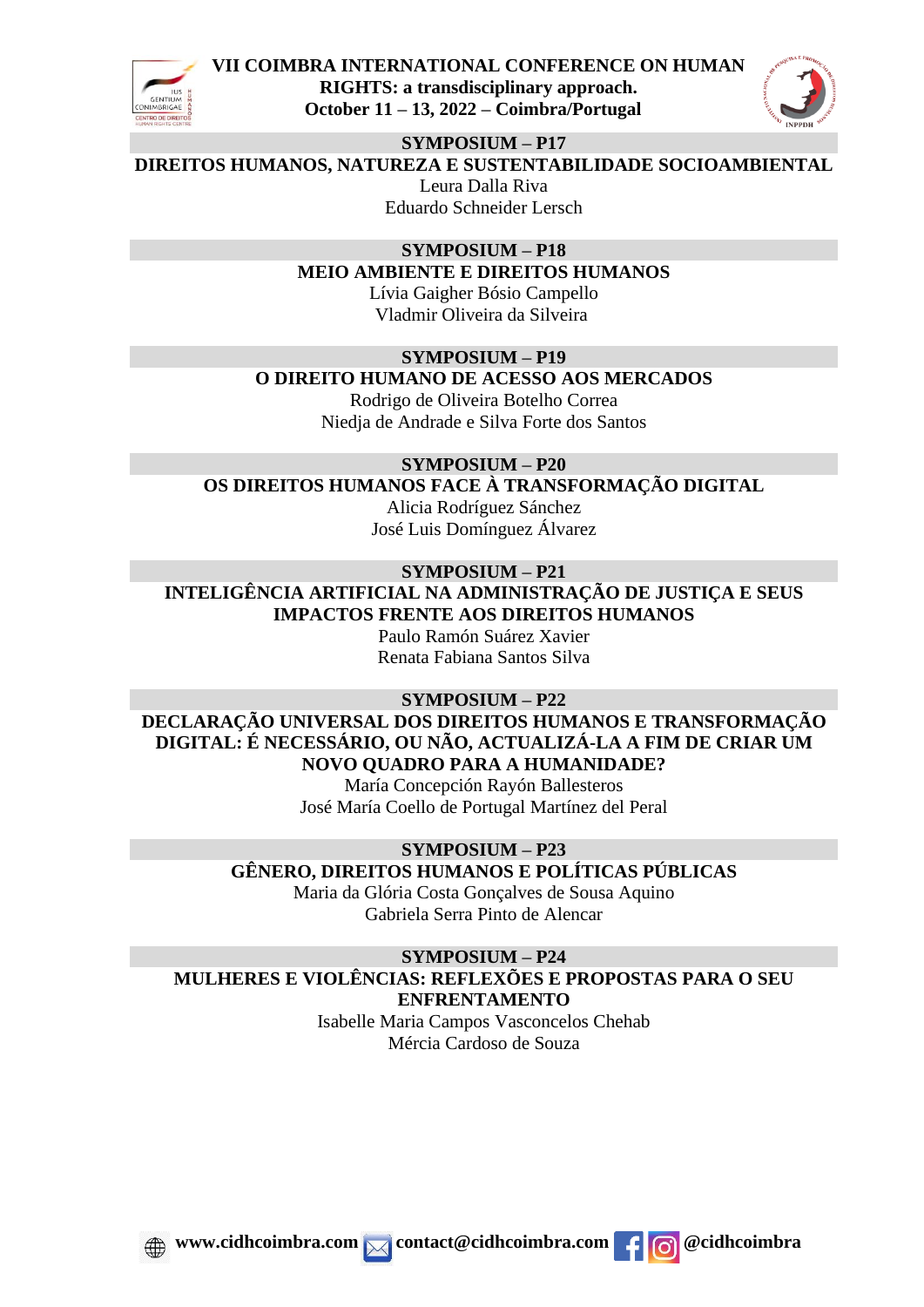



**LIST OF ONLINE THEMATIC SYMPOSIA (Subjects and Coordinators)**

**SYMPOSIUM – On25**

**DIREITOS HUMANOS NA ERA DIGITAL: PERSPECTIVAS DE DIREITO NACIONAL E INTERNACIONAL**

> André de Carvalho Ramos Daniela Bucci

**SYMPOSIUM – On26**

**INTELIGÊNCIA ARTIFICIAL E DISCRIMINAÇÃO ALGORITIMICA: REFLEXOS NOS DIREITOS HUMANOS**

Adalberto Simão Filho Maria Cristina Vidotte Blanco Tarrega

**SYMPOSIUM – On27**

**DIREITOS FUNDAMENTAIS PARA UMA SOCIEDADE DIGITAL**

Rodrigo Maciel Cabral Cecilia de Aguilar Leindorf

#### **SYMPOSIUM – On28 - CANCELED CONSTITUCIONALISMO DIGITAL E OS DESAFIOS GLOBAIS DA CULTURA JURÍDICA**

José de Matos Correia Filipa Pais d'Aguiar

**SYMPOSIUM – On29**

**DIREITOS HUMANOS, SMART CITIES E E-GOVERNANCE: RISCOS E POSSIBILIDADES NA UTILIZAÇÃO DE TECNOLOGIAS DE INTELIGÊNCIA ARTIFICIAL**

> Camilo Stangherlim Ferraresi Wilson Engelmann

**SYMPOSIUM – On30 DIREITOS HUMANOS, SUSTENTABILIDADE E CIDADES INTELIGENTES**

Roberta Fernandes de Faria Luiz Antonio Ugenda Sanches

**SYMPOSIUM – On31 O IMPACTO DAS NOVAS TECNOLOGIAS NOS DIREITOS HUMANOS E FUNDAMENTAIS**

Pablo Martins Bernardi Coelho Cildo Giolo Júnior

**SYMPOSIUM – On32 O IMPACTO DAS NOVAS TECNOLOGIAS NOS DIREITOS HUMANOS E FUNDAMENTAIS**

> Raquel Fabiana Lopes Sparemberger Elisa Maffassiolli Hartwig

*<u><b> x www.cidhcoimbra.com* contact@cidhcoimbra.com **c c c c c c**</u>

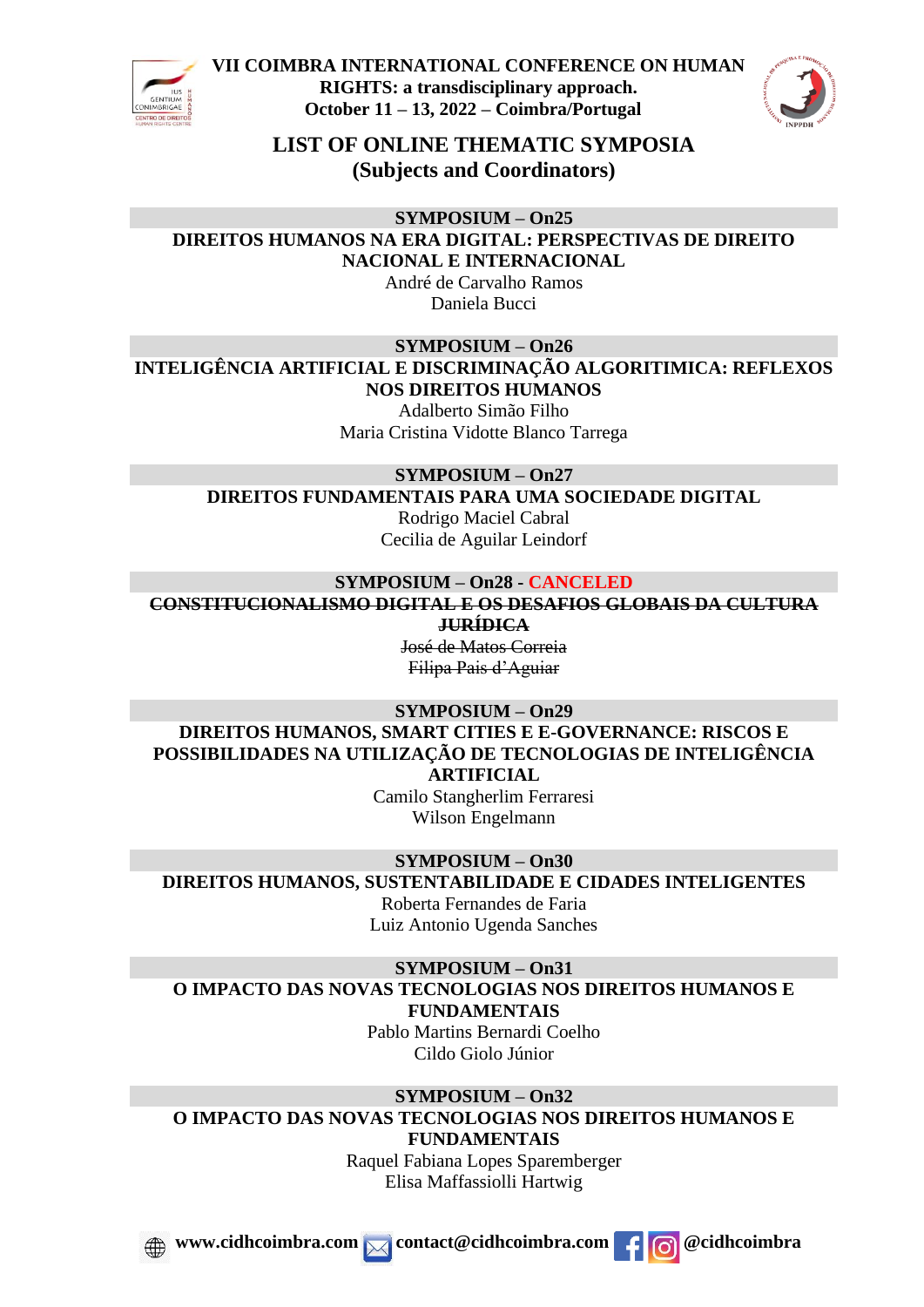



**SYMPOSIUM – On33 DIREITO À DESCONEXÃO** Claudia Maria Petry de Faria Fabrício José Rodrigues de Lemos

**SYMPOSIUM – On34 DIREITOS HUMANOS, VIDA, SAÚDE E TECNOLOGIA** Cristiane Reis Anne Michelle Schneider

**SYMPOSIUM – On35**

**DIREITOS HUMANOS, SEGURANÇA PÚBLICA E NOVAS TECNOLOGIAS**

Maiquel Ângelo Dezordi Wermuth Joice Graciele Nielsson

**SYMPOSIUM – On36**

**DIREITOS HUMANOS E DESAFIOS IMPOSTOS PELAS NOVAS TECNOLOGIAS** Caio Augusto Souza Lara

Wilson de Freitas Monteiro

**SYMPOSIUM – On37 DIREITO AO MEIO AMBIENTE SADIO: O PAPEL DA TRIBUTAÇÃO NO FOMENTO DA PRODUÇÃO E DO CONSUMO DE ENERGIAS LIMPAS E**

**RENOVÁVEIS** Marcelo Jabour Rios Alessandra Brandão Machado Teixeira

**SYMPOSIUM – On38**

**DERECHOS HUMANOS Y DERECHO DE LA NATURALEZA: ¿INDEPENDENCIA O SIMBIOSIS?**

Eva María Rubio Fernández Carlos Gil Gandía

**SYMPOSIUM – On39 TRANSIÇÃO ENERGÉTICA, MEIO AMBIENTE, DESENVOLVIMENTO HUMANO, SOCIAL E ECONÔMICO**

Bernardo José Ferreira Gicquel de Deus Carla Maria Alcofra Tocantins

**SYMPOSIUM – On40 TUTELA AMBIENTAL E EFETIVIDADE DA PROTEÇÃO AO AMBIENTE SADIO E EQUILIBRADO**

> Ana Cristina de Souza Serrano Mascarenhas Antônio Carlos Pereira

**SYMPOSIUM – On41 FUTUROS DESAFIOS E PERSPECTIVAS PARA OS DIREITOS HUMANOS NO PLANO INTERNACIONAL**

> Maria Fernanda Augustinhak Schumacker Haering Teixeira Alexander Haering Gonçalves Teixeira





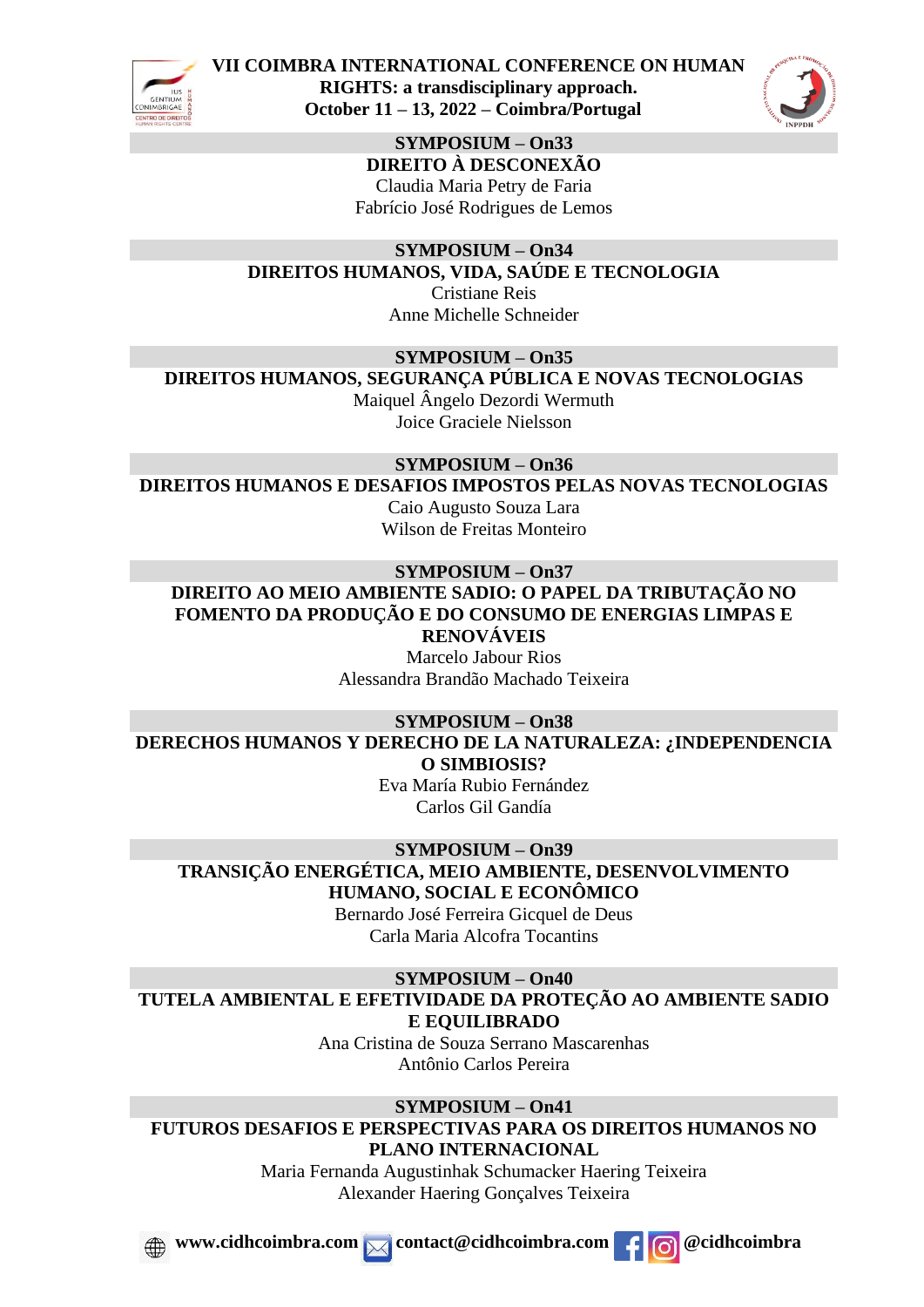



**SYMPOSIUM – On42**

**DIPLOMACIA E PARADIPLOMACIA DE SUSTENTABILIDADE E POLÍTICAS PÚBLICAS SOCIOAMBIENTAIS: UM DIÁLOGO HUMANITÁRIO**

> Clarissa Ferreira Macedo D'Isep Ana Flávia Barros-Platiau

### **SYMPOSIUM – On43**

**DIREITOS HUMANOS E MIGRAÇÃO NOS TRIBUNAIS**

Luís Renato Vedovato Carolina Piccolotto Galib

## **SYMPOSIUM – On44**

**DIREITOS HUMANOS, MIGRAÇÃO E TRABALHO ESCRAVO CONTEMPORÂNEO: EM BUSCA DE SINERGIAS**

> Thiago Paluma Márcia Leonora Santos Régis Orlandini

**SYMPOSIUM – On45 MIGRAÇÕES FORÇADAS E PRECONCEITO: IDENTIDADES, VISIBILIDADES E VIOLÊNCIAS**

João Roriz Carolina Soares Hissa

**SYMPOSIUM – On46 O PAPEL DO DIREITO NAS DEMOCRACIAS MIGRATÓRIAS DO SÉCULO XXI: ANÁLISES E PERSPECTIVAS NO CONTEXTO PÓS-PANDÊMICO**

Ricardo Cotrim Chaccur Juliana Cardoso Ribeiro Bastos

**SYMPOSIUM – On47 PAULO FREIRE, DIREITOS HUMANOS E CULTURA POPULAR**

José Renato Polli Jean Marcel Caum Camoleze

**SYMPOSIUM – On48 EDUCAÇÃO COMO DIREITO E PRECARIZAÇÃO DO TRABALHO DOCENTE**

Plínio Antônio Britto Gentil João Virgílio Tagliavini

**SYMPOSIUM – On49**

**DIREITOS HUMANOS, EDUCAÇÃO FÍSICA E FORMAÇÃO DE PROFESSORES: MOVIMENTOS SOCIAIS, PROJETOS ESPORTIVOS E PRÁTICAS ESCOLARES**

César Adriano Ribeiro Nunes Lucas Portilho Nicoletti

**SYMPOSIUM – On50 DIREITOS HUMANOS, MOVIMENTOS SOCIAIS E EDUCAÇÃO**

> Maria Cristiani Gonçalves Silva Helena de Assis Mota





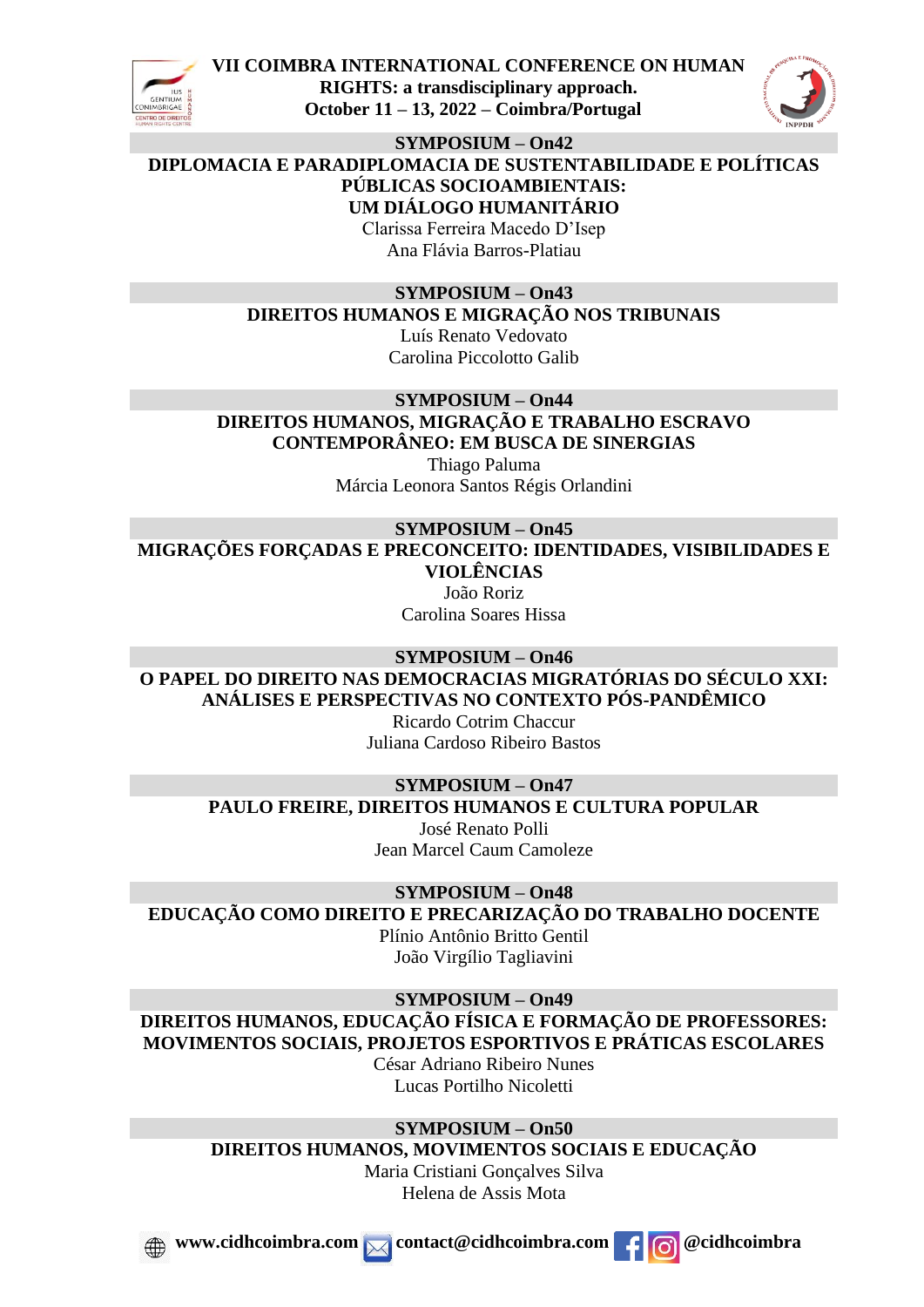



**SYMPOSIUM – On51**

**EDUCAÇÃO EM DIREITOS HUMANOS, MEMÓRIA E VERDADE: CAMINHOS E DESAFIOS CONTEMPORÂNEOS**

> Flaviana de Freitas Oliveira Ana Maria Klein

**SYMPOSIUM – On52**

**O LEGADO DE PAULO FREIRE: ARTICULAÇÕES POSSÍVEIS ENTRE RAÇA, CLASSE, GÊNERO, SEXUALIDADE, NACIONALIDADE, CAPACIDADE, ETNIA, IDADE E CIDADANIA**

Paulo Henrique de Brito Noara Teófilo Klabunde

#### **SYMPOSIUM – On53 GÊNERO, RAÇA, SEXUALIDADE E EDUCAÇÃO: UMA ABORDAGEM INTERSECCIONAL**

Flávia Abud Luz Thiago Luiz Sartori

### **SYMPOSIUM – On54**

**PRECARIZAÇÃO DO TRABALHO CONTEMPORÂNEO: DIÁLOGOS INTERSECCIONAIS SOBRE RACISMO, SEXISMO E DIREITOS HUMANOS NO BRASIL E EM PORTUGAL**

Renata Coutinho de Almeida Ricardo Jorge Russo Junior

#### **SYMPOSIUM – On55**

**VIOLÊNCIA E "CORPOS ESTRANHOS": ANÁLISES DOS REFLEXOS DA VIOLÊNCIA HETERONORMATIVA E BINÁRIA SOBRE A POPULAÇÃO QUEER**

Mariana Secorun Inácio Erika Chioca Furlan

**SYMPOSIUM – On56**

**IGUALDADE DE GÊNERO NO ACESSO A FUNÇÕES PÚBLICAS NO ÂMBITO EUROPEU E INTERNACIONAL**

Dulce Margarida de Jesus Lopes Diana Brandão Maia Mendes de Sousa

**SYMPOSIUM – On57**

**TEORIAS E EPISTEMOLOGIAS FEMINISTAS SOBRE O DIREITO**

Bruna Schlindwein Zeni Aline Hack Moreira

**SYMPOSIUM – On58 VIOLÊNCIA POLÍTICA AOS TRANSGÊNEROS: QUAIS OS PRÓXIMOS PASSOS PARA UMA SOCIEDADE BASEADA NA EQUIDADE?** Daiana Allessi Nicoletti Alves

Wanessa Assunção Ramos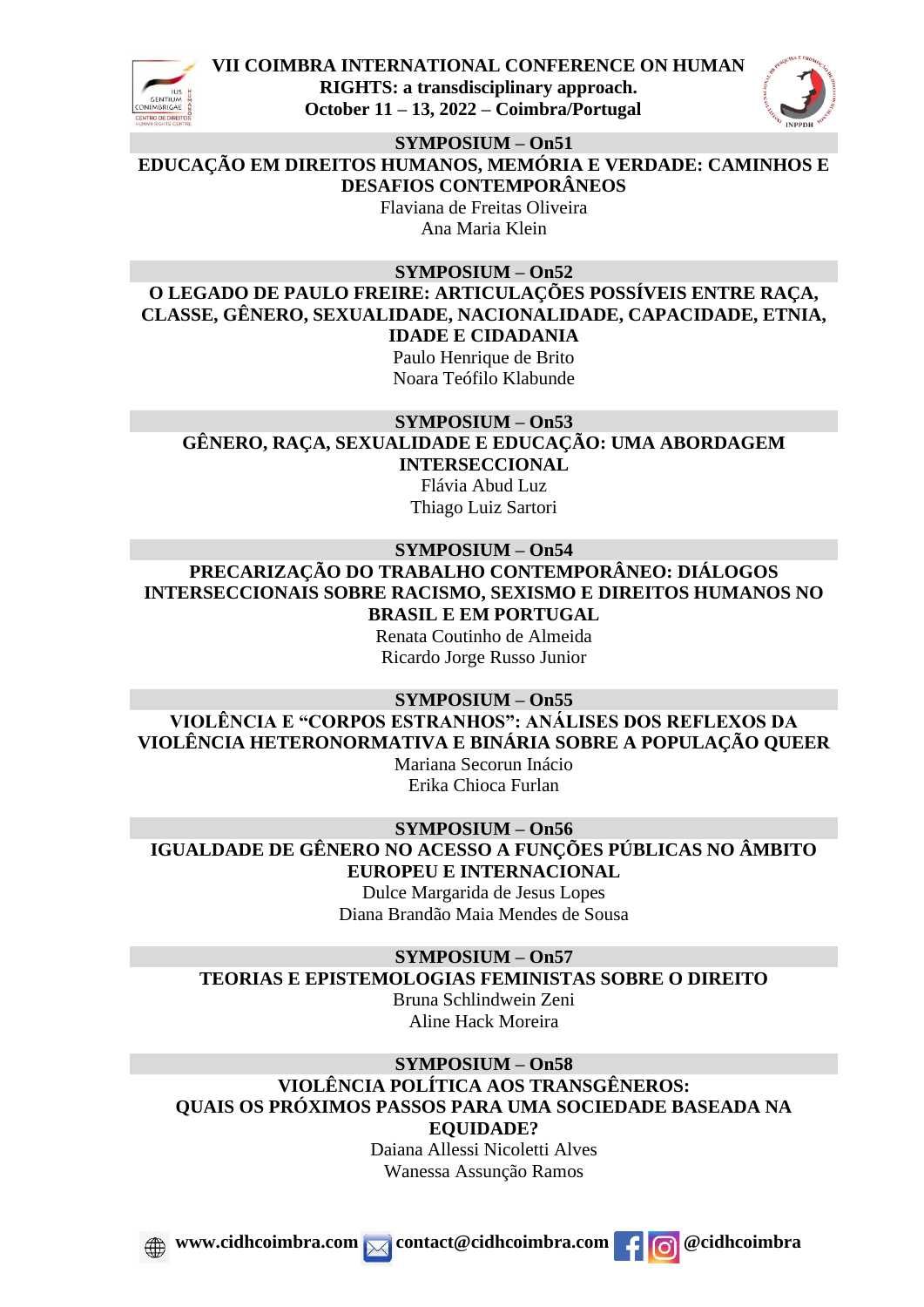



## **SYMPOSIUM – On59**

**OS DIREITOS DAS MULHERES IMIGRANTES E SUA INCLUSÃO SOCIOECONÔMICA**

Roberta Ferme Sivolella Eliana Guerra de Alencar

#### **SYMPOSIUM – On60 DIREITOS HUMANOS, GÊNERO E LUTA CAMPESINA**

Eliseu Riscaroli Leonice Aparecida de Fatima Alves Pereira Moura

**SYMPOSIUM – On61 ACESSO À JUSTIÇA E RESPOSTAS JURÍDICO-INSTITUCIONAIS NO ENFRENTAMENTO À VIOLÊNCIA CONTRA AS MULHERES A PARTIR DE UMA PERSPECTIVA INTERSECCIONAL**

Maurício Buosi Lemes Priscila Coelho

#### **SYMPOSIUM – On62 INTERLOCUÇÕES ENTRE GÉNERO E CIDADANIA ÍNTIMA**

Marianne Santos Faulstich Fernandes Bruna Isabel Alves Coelho

# **SYMPOSIUM – On63 - CANCELED A AGENDA ÉTNICA NEGRA: DO DISCURSO DA INCLUSÃO PARA O DISCURSO**

**DO DIREITO** Jorge Alves de Oliveira

Neide Cristina da Silva

## **SYMPOSIUM – On64 DIVERSIDADE, DEMOCRACIA E SEGREGAÇÃO: PLURALISMO POLÍTICO E CONSECUÇÃO DO BEM COMUM**

Rubens Beçak Emerson Ademir Borges de Oliveira

### **SYMPOSIUM – On65**

**DIREITOS HUMANOS, GRUPOS VULNERÁVEIS E VIOLÊNCIAS**

Sheila Marta Carregosa Rocha Adriana Hartemink Cantini

## **SYMPOSIUM – On66**

## **GRUPOS VULNERÁVEIS E POLÍTICAS PÚBLICAS**

Janaína Rigo Santin Letícia Virginia Leidens

**SYMPOSIUM – On67 O TRÁFICO DE PESSOAS E A PROTEÇÃO DOS DIREITOS DAS VÍTIMAS SOB A PERSPECTIVA DOS DIREITOS HUMANOS**

Alexandre Sanches Cunha Victor Augusto Estevam Valente

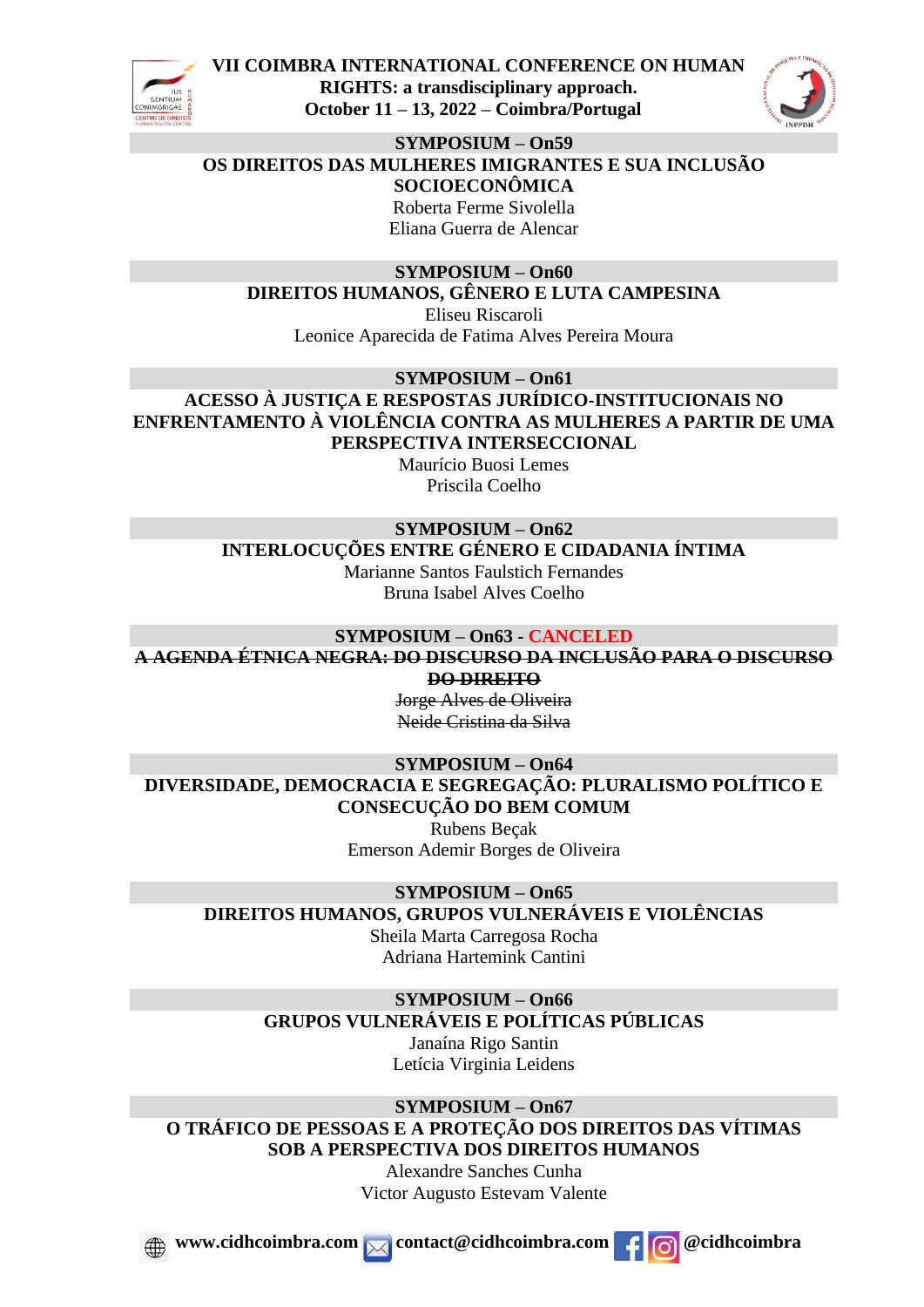



#### **SYMPOSIUM – On68**

**CONCRETIZAÇÃO DOS DIREITOS HUMANOS DAS PESSOAS IDOSAS NA ATUALIDADE**

> Eduardo Manuel Val Nivea Corcino Locatelli Braga

#### **SYMPOSIUM – On69 PESSOA COM DEFICIÊNCIA E PESSOA IDOSA – UMA VISÃO INTERDISCIPLINAR**

Flávia Piva Almeida Leite Maria Cristina Teixeira

**SYMPOSIUM – On70**

## **OS DIREITOS DAS PESSOAS COM DEFICIÊNCIA**

Andrea Maria Begnami Mazzi Guilherme de Almeida Prazeres

**SYMPOSIUM – On71**

**ANIMAIS HUMANOS E NÃO-HUMANOS: RELAÇÕES DE PODER E DIREITOS**

Karen Emilia Antoniazzi Wolf Waleska Mendes Cardoso

## **SYMPOSIUM – On72**

**SISTEMAS CRIMINAIS, CIBERVULNERABILIZADOS E ACESSO À JUSTIÇA** Denise Almeida de Andrade

Jorge Bheron Rocha

### **SYMPOSIUM – On73**

**DIREITOS HUMANOS NO AMBIENTE VIRTUAL E DIREITO PENAL** Fernando Antônio Nogueira Galvão da Rocha Danilo Emanuel Barreto de Oliveira

**SYMPOSIUM – On74 PROCESSO CIVIL E DIREITOS HUMANOS: VISÕES DOS TRIBUNAIS INTERNACIONAIS DE DIREITOS HUMANOS**

João Paulo Kulczynski Forster Vitor Fonsêca

**SYMPOSIUM – On75**

**ARBITRAGEM COMO MECANISMO E GARANTIA DO ACESSO À JUSTIÇA**

Paulo Henrique dos Santos Lucon Olavo Augusto Vianna Alves Ferreira

**SYMPOSIUM – On76 ACESSO À JUSTIÇA, RESOLUÇÃO DE CONFLITOS, TECNOLOGIA E OS DIREITOS HUMANOS**

Alexandre Augusto Fiori de Tella Álvaro Sérgio Cavaggioni

*www.cidhcoimbra.com* <u>*M* contact@cidhcoimbra.com **f @**cidhcoimbra</u>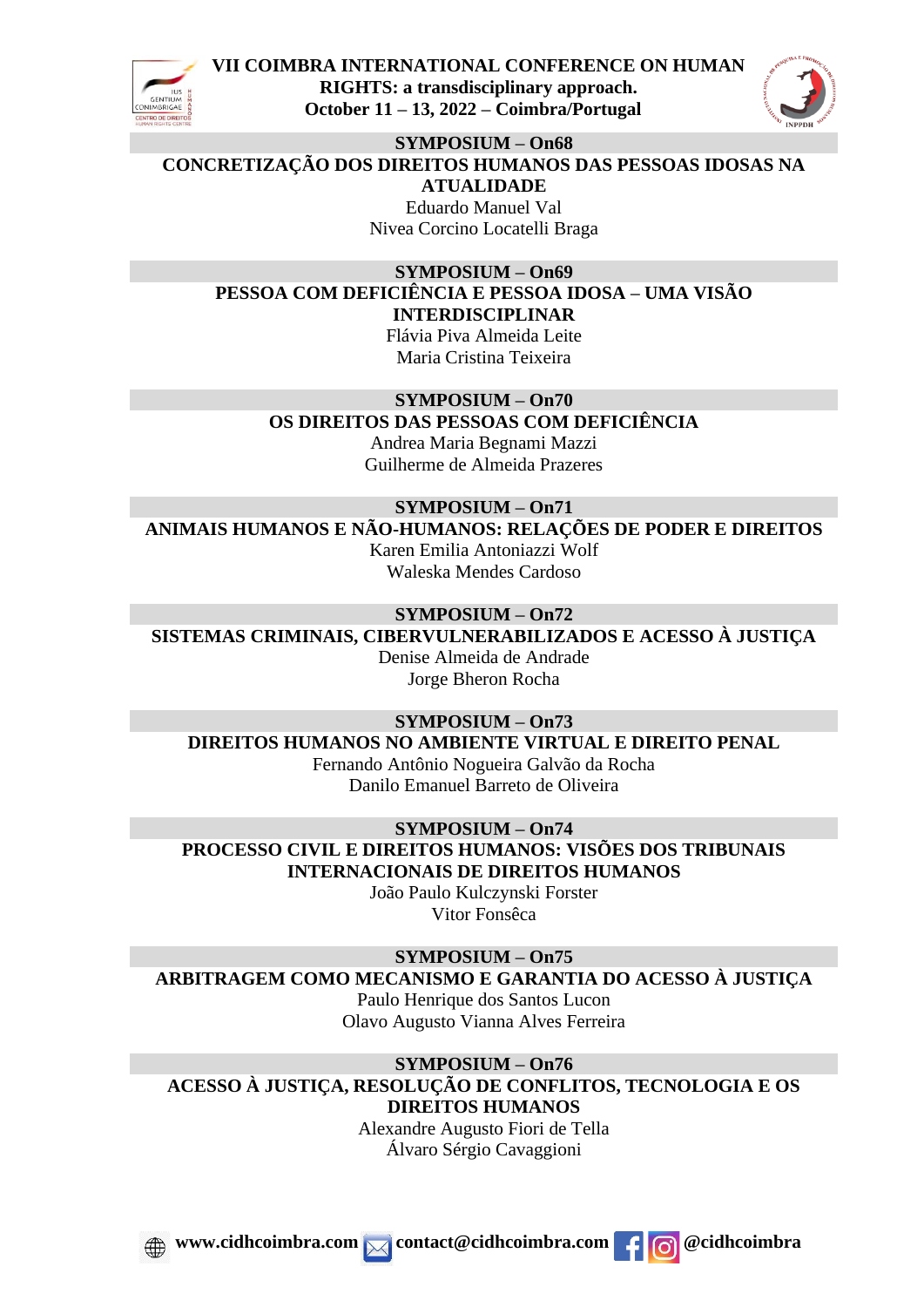



### **SYMPOSIUM – On77**

**RESOLUÇÕES ADEQUADAS DE LITÍGIOS. MEDIAÇÃO, CONCILIAÇÃO,** 

**ARBITRAGEM E NEGOCIAÇÃO**

Alessandra Balestieri Diego El-Jaick Rapozo

**SYMPOSIUM – On78**

**MEDIAÇÃO COMO MECANISMO E GARANTIA DO ACESSO À JUSTIÇA**

Guilherme Bertipaglia Leite da Silva Letícia Amorim Marques Pereira

**SYMPOSIUM – On79**

**MÉTODOS DE SOLUÇÃO DE CONFLITOS NA CONTEMPORANEIDADE: OS MODELOS PROCESSUAIS E SUAS CONTRIBUIÇÕES PARA EFETIVAÇÃO DOS DIREITOS HUMANOS**

> Marcelo Pereira de Almeida Alexandre de Castro Catharina

## **SYMPOSIUM – On80 QUAIS VIDAS IMPORTAM? A LITERATURA COMO ESPAÇO DE REIVINDICAÇÃO DE DIREITOS HUMANOS**

Joyce Luciane Correia Muzi Matteo Gigante

#### **SYMPOSIUM – On81 DIREITOS HUMANOS, ARTE E LITERATURA**

Edna Raquel Hogemann Oswaldo Pereira de Lima Junior

## **SYMPOSIUM – On82 A INTERPRETAÇÃO DE DIREITOS HUMANOS/FUNDAMENTAIS EM SOCIEDADES DEMOCRÁTICAS/MULTICULTURAIS**

Marcelo Machado Costa Lima Luciano Filizola da Silva

### **SYMPOSIUM – On83**

## **DIÁLOGOS CONSTITUCIONAIS E(M) CRISE DE EFETIVIDADE: ANÁLISE DE INSTITUTOS DE DIREITO PÚBLICO E DE DIREITO PRIVADO**

Sérgio Henriques Zandona Freitas Adriano da Silva Ribeiro

#### **SYMPOSIUM – On84 MECANISMOS INTERNACIONAIS DE PROTEÇÃO, DEFESA E EFETIVAÇÃO DOS DIREITO HUMANOS**

Ana Paula Faria Felipe Maria Carolina Rodrigues Freitas

*www.cidhcoimbra.com* <u>*M* contact@cidhcoimbra.com **f @**cidhcoimbra</u>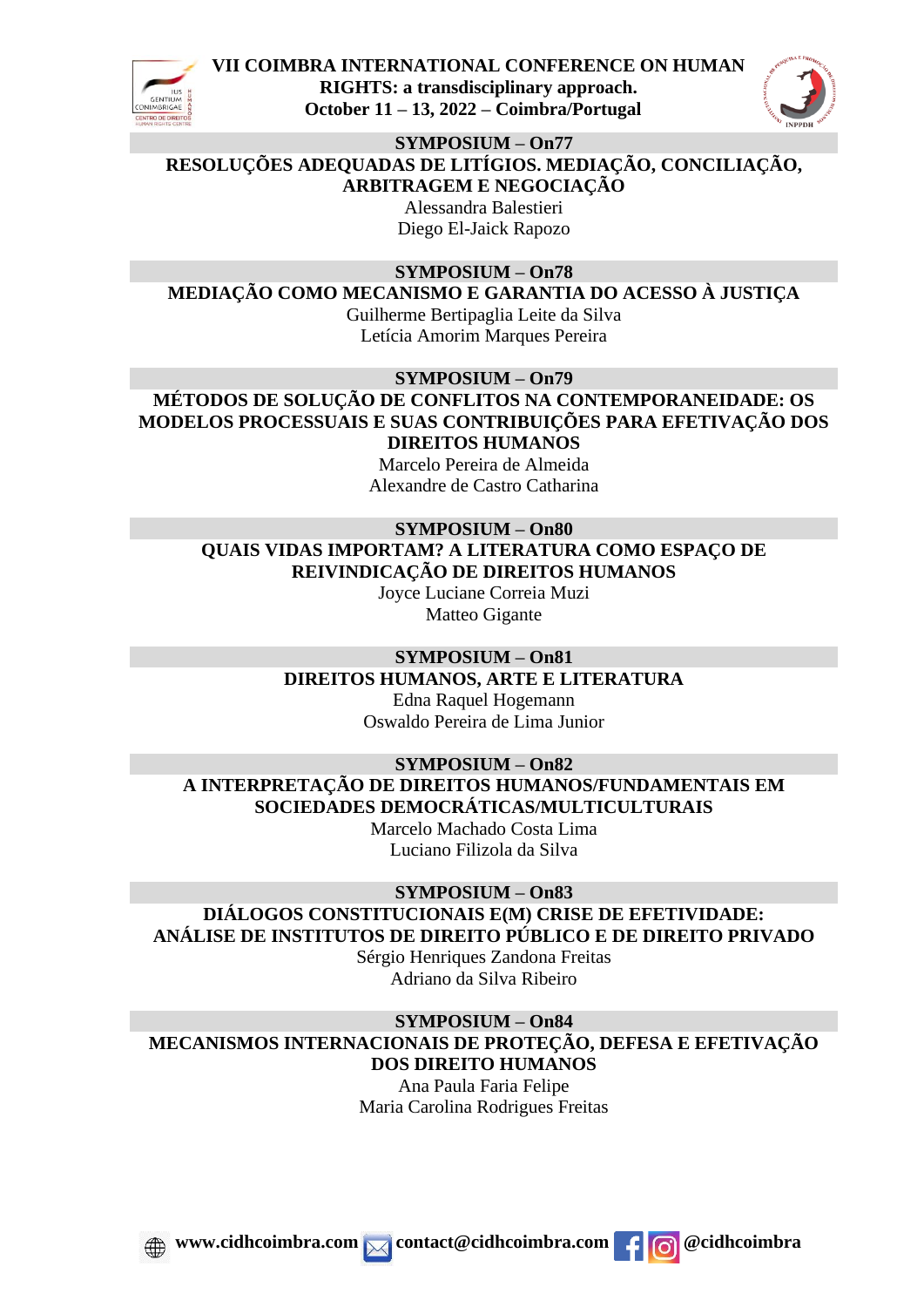



**SYMPOSIUM – On85**

**THE LEGAL UNCERTAINTY OF HUMAN RIGHTS: FROM PYRRHIC** 

**LITIGATION TO THE JUSTICE OF SISYPHUS** Fabián Andrés León Peñuela

Juan Diego Espinosa Prieto

**SYMPOSIUM – On86**

**DIÁLOGOS DE FONTES ABRANGENTES DOS DIREITOS HUMANOS E A EFETIVIDADE DA JUSTIÇA, AS VULNERABILIDADES E A SUSTENTABILIDADE: PAÍSES EMERGENTES**

Regina Vera Villas Bôas Flávia Soares de Sá Neves

**SYMPOSIUM – On87 DIREITOS HUMANOS, GLOBALIZAÇÃO, SEGURANÇA PÚBLICA E PAZ: O DIREITO HUMANITÁRIO NOS TEMPOS MODERNOS**

Karla Karolina Harada Souza Wagner Balera

## **SYMPOSIUM – On88**

**DIREITOS HUMANOS E O CENÁRIO DE GUERRA**

Bruna Luiza de Oliveira Gabriel de Souza Salema

**SYMPOSIUM – On89 SINCRETISMO CONSTITUCIONAL**

Caíque Tomaz Leite da Silva Sérgio Tibiriçá Amaral

**SYMPOSIUM – On90**

**GOVERNANÇA, CIDADANIA E DIREITOS HUMANOS: UMA ANÁLISE PRAGMÁTICA DE AÇÕES E INSTRUMENTOS POLÍTICOS, SOCIOECONÔMICOS E JURÍDICOS DE EFETIVAÇÃO DA DIGNIDADE** 

**HUMANA**

Bárbara Manganote Carolina Filipini Ferreira

**SYMPOSIUM – On91 IMAGEM, INTIMIDADE E VIDA PRIVADA NO CONTEXTO DOS DIREITOS DA PERSONALIDADE**

> Horácio Monteschio José Sebastião de Oliveira

## **SYMPOSIUM – On92 DIREITOS HUMANOS, OPINIÕES VOLÁTEIS, FAKE NEWS, RESPONSABILIDADE CIVIL, SOCIAL E AMBIENTAL**

Luiz Alberto de Farias Benedita de Fátima Delbono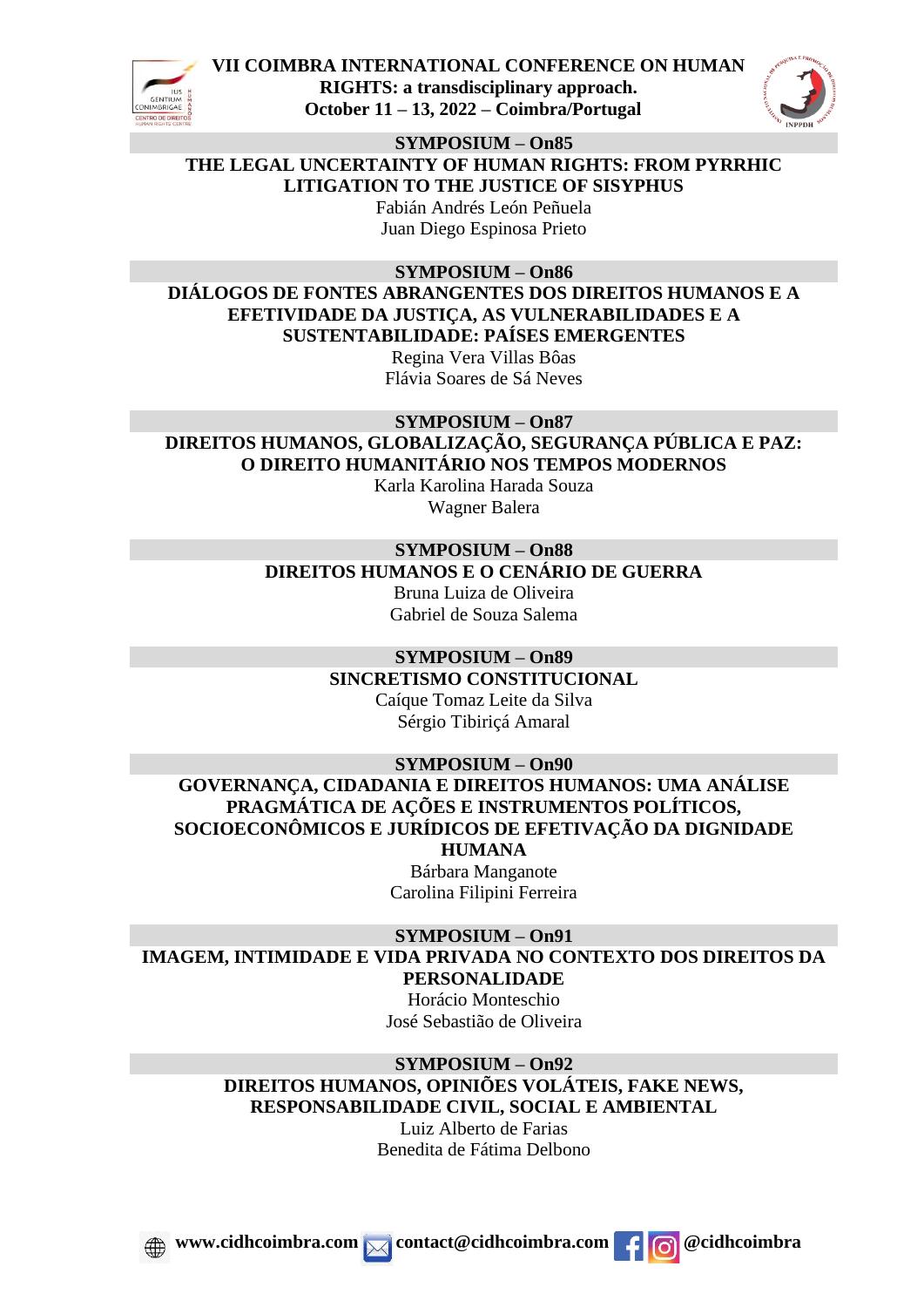



#### **SYMPOSIUM – On93**

**POLÍTICAS PÚBLICAS, DIREITOS HUMANOS E PROTEÇÃO SOCIAL**

Carlos Alberto Lima de Almeida Amanda Lacerda Jorge

**SYMPOSIUM – On94**

**DIREITO À EQUIDADE, CIDADANIA, JUSTIÇA SOCIAL NOS CAMPOS DA EDUCAÇÃO E DO TRABALHO**

Maurinice Evaristo Wenceslau Fabiany de Cássia Tavares Silva

**SYMPOSIUM – On95 DIREITOS HUMANOS E AS AÇÕES INTERSETORIAIS NO ENFRENTAMENTO** 

**DAS DESIGUALDADES FOME E DA MISÉRIA NO MOMENTO PANDÊMICO** Regina Celia de Souza Beretta Andreia Aparecida Reis de Carvalho Liporoni

## **SYMPOSIUM – On96 O DIREITO HUMANO À NACIONALIDADE: TEMAS ATUAIS E CONTROVERSOS**

Paulo Henrique Gonçalves Portela Fernanda Cristinne de Paula

## **SYMPOSIUM – On97 TERRITÓRIO, GESTÃO DE POLÍTICAS SOCIAIS E DIREITOS HUMANOS**

Daniel Francisco Nagao Menezes Cristiano Monteiro da Silva

**SYMPOSIUM – On98 DIREITOS HUMANOS E ANÁLISE DE DISCURSO: UMA LEITURA ENTRE ESTADO E SOCIEDADE**

Greciely Cristina da Costa Clevisvaldo Pinheiro Lima

## **SYMPOSIUM – On99**

**DIREITOS HUMANOS, SOCIEDADE E CULTURA NA AMAZÔNIA**

Aparecida Luzia Alzira Zuin Larissa Zuim Matarésio

## **SYMPOSIUM – On100**

## **DIREITOS HUMANOS E CULTURAS JURÍDICAS**

Fernanda Duarte Rafael Mario Iorio Filho

**SYMPOSIUM – On101 CIDADANIA, DIREITOS HUMANOS E OS CONFLITOS AGRÁRIOS NA PÓS-MODERNIDADE**

Rosalina Alves Nantes Layde Lana Borges da Silva

*<u>x* **www.cidhcoimbra.com** contact@cidhcoimbra.com contact@cidhcoimbra.com cidhcoimbra</u>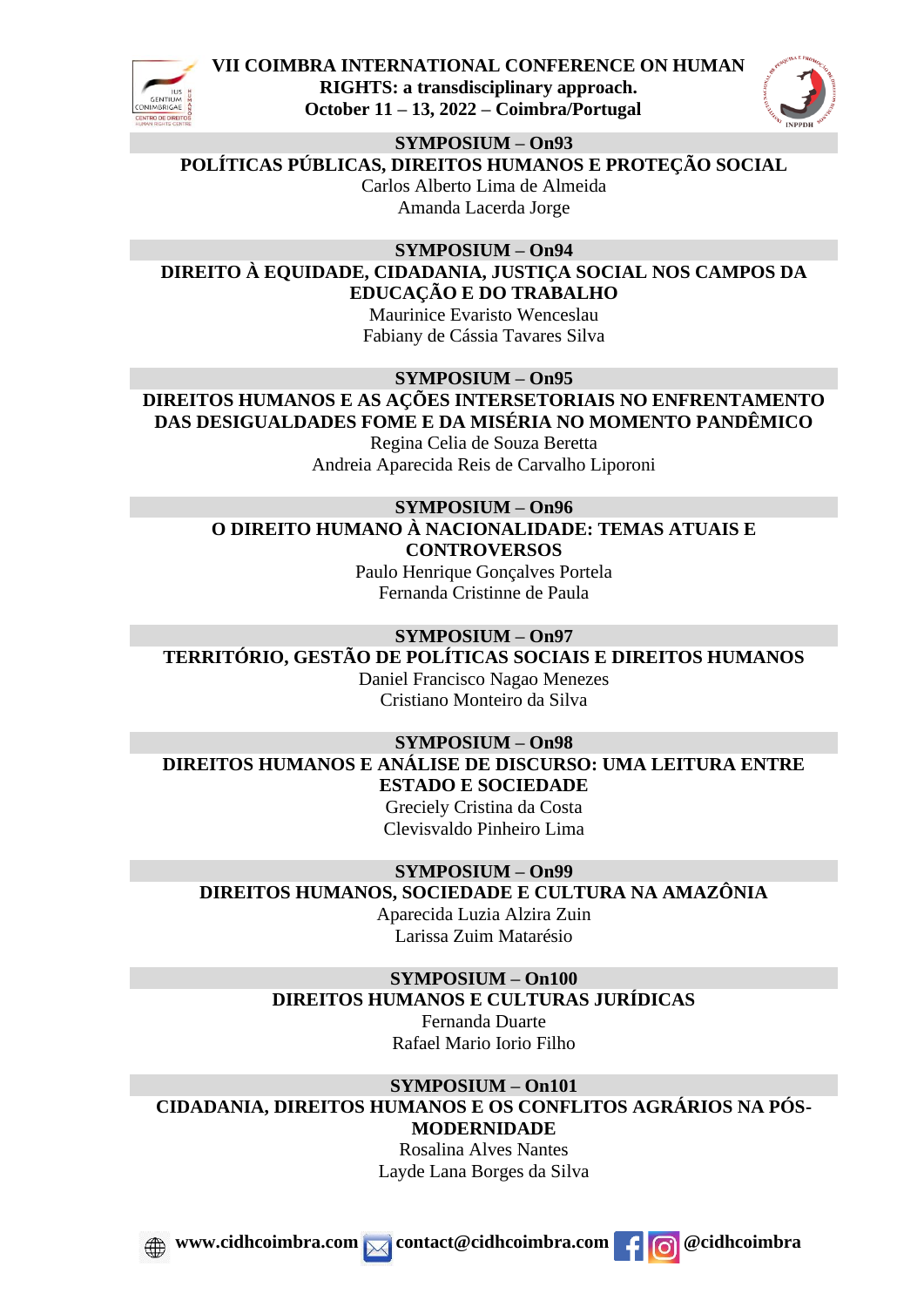



**SYMPOSIUM – On102**

**TRANSVER OS DIREITOS HUMANOS DESDE AS ABORDAGENS DECOLONIAIS**

Tatiana Cardoso Squeff Rosa Maria Zaia Borges

**SYMPOSIUM – On103**

**A GOVERNANÇA CORPORATIVA ESG PARA UM IDEAL DE CAPITALISMO DE DESENVOLVIMENTO SUSTENTÁVEL**

Carolina Gladyer Rabelo Renato Maso Previde

## **SYMPOSIUM – On104 DIREITOS HUMANOS, EMPRESAS GLOBAIS, GOVERNANÇA E SUSTENTABILIDADE**

Ana Luiza da Gama e Souza Lara Denise Góes da Costa

## **SYMPOSIUM – On105 A AGENDA 2030 DA ONU E A PAUTA ESG (ENVIRONMENTAL, SOCIAL E GOVERNANCE)**

Claudio Carneiro Bezerra Pinto Coelho Patrícia Cardoso Dias

#### **SYMPOSIUM – On106 EMPRESAS E DIREITOS HUMANOS**

Cristiane Aparecida Stoeberl Sandro Gorski Silva

**SYMPOSIUM – On107 PROGRAMAS EMPRESARIAIS ESG E CONCRETIZAÇÃO DOS DIREITOS HUMANOS**

> Luiz Nunes Pegoraro Omar Augusto Leite Melo

## **SYMPOSIUM – On108**

**FORMAS DE COMPATIBILIZAÇÃO DO DESENVOLVIMENTO ECONÔMICO, AMBIENTAL E SOCIAL NO PODER PÚBLICO COMO INSTRUMENTO INDUTOR DA DIGNIDADE HUMANA**

Thais Bernardes Maganhini Miguel Mônico Neto

**SYMPOSIUM – On109**

**DIREITOS HUMANOS, ÉTICA, PREVENÇÃO E COMBATE À CORRUPÇÃO**

Jaqueline Maria Ryndack Luiz Fernando Obladen Pujol

*www.cidhcoimbra.com* <u>*M* contact@cidhcoimbra.com **f @**cidhcoimbra</u>

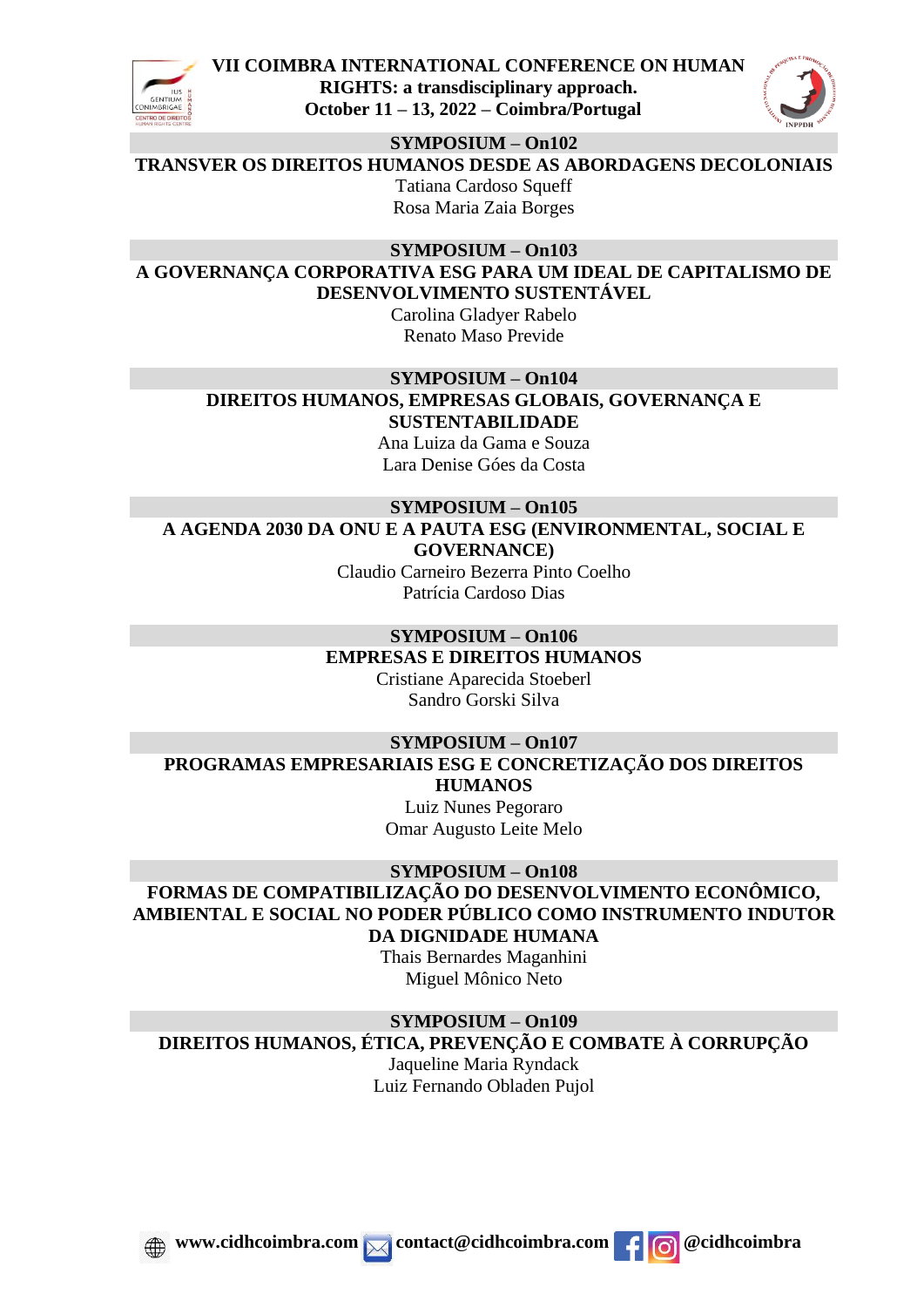



#### **SYMPOSIUM – On110**

**LAWFARE COMO ARMA JURÍDICO-MIDIÁTICA QUE AFRONTA O ESTADO DEMOCRÁTICO DE DIREITO: OPERAÇÃO LAVA JATO NO BRASIL E CASOS SIMILARES**

> Maria Luiza Pereira de Alencar Mayer Feitosa Eliara Santana

#### **SYMPOSIUM – On111**

**OS DIREITOS HUMANOS COMO PILAR DOS PROGRAMAS DE COMPLIANCE NO ÂMBITO DAS ORGANIZAÇÕES EMPRESARIAIS**

Fabrizio Bon Vecchio Francis Rafael Beck

## **SYMPOSIUM – On112**

**DIREITOS HUMANOS, SAÚDE E COMUNICAÇÃO**

Filipe Miguel Cruz Lopes de Sousa Daniela Priscila Oliveira do Vale Tafner

**SYMPOSIUM – On113**

**O DIREITO HUMANO À SAÚDE NO CONTEXTO DA PANDEMIA**

Fernanda de Oliveira Sarreta Janise Braga Barros Ferreira

## **SYMPOSIUM – On114 DIREITOS HUMANOS E SAÚDE EM TEMPOS DA COVID 19**

Robson Antao de Medeiros Lorena de Melo Freitas

## **SYMPOSIUM – On115 O BIODIREITO EM FACE DOS DIREITOS HUMANOS NA ERA TECNOLÓGICA**

Michely Vargas Del Puppo Romanello Jose Geraldo Romanello Bueno

#### **SYMPOSIUM – On116**

**ACESSO AO DIREITO E À TUTELA JURISDICIONAL EFETIVA NO CONTEXTO DA PANDEMIA DO COVID-19: VANTAGENS E DESVANTAGENS DOS PROCEDIMENTOS ONLINE**

> Lucília Napoleão Barros Ana Carolina de Faria Silvestre

**SYMPOSIUM – On117**

**DIREITO HUMANO À ALIMENTAÇÃO ADEQUADA E SUSTENTABILIDADE MULTIDIMENSIONAL: REFLEXÕES TRANSDISCIPLINARES SOB A ÓTICA DA SEGURANÇA ALIMENTAR E NUTRICIONAL E DA SOBERANIA ALIMENTAR** Francieli Iung Izolani

Clarissa de Souza Guerra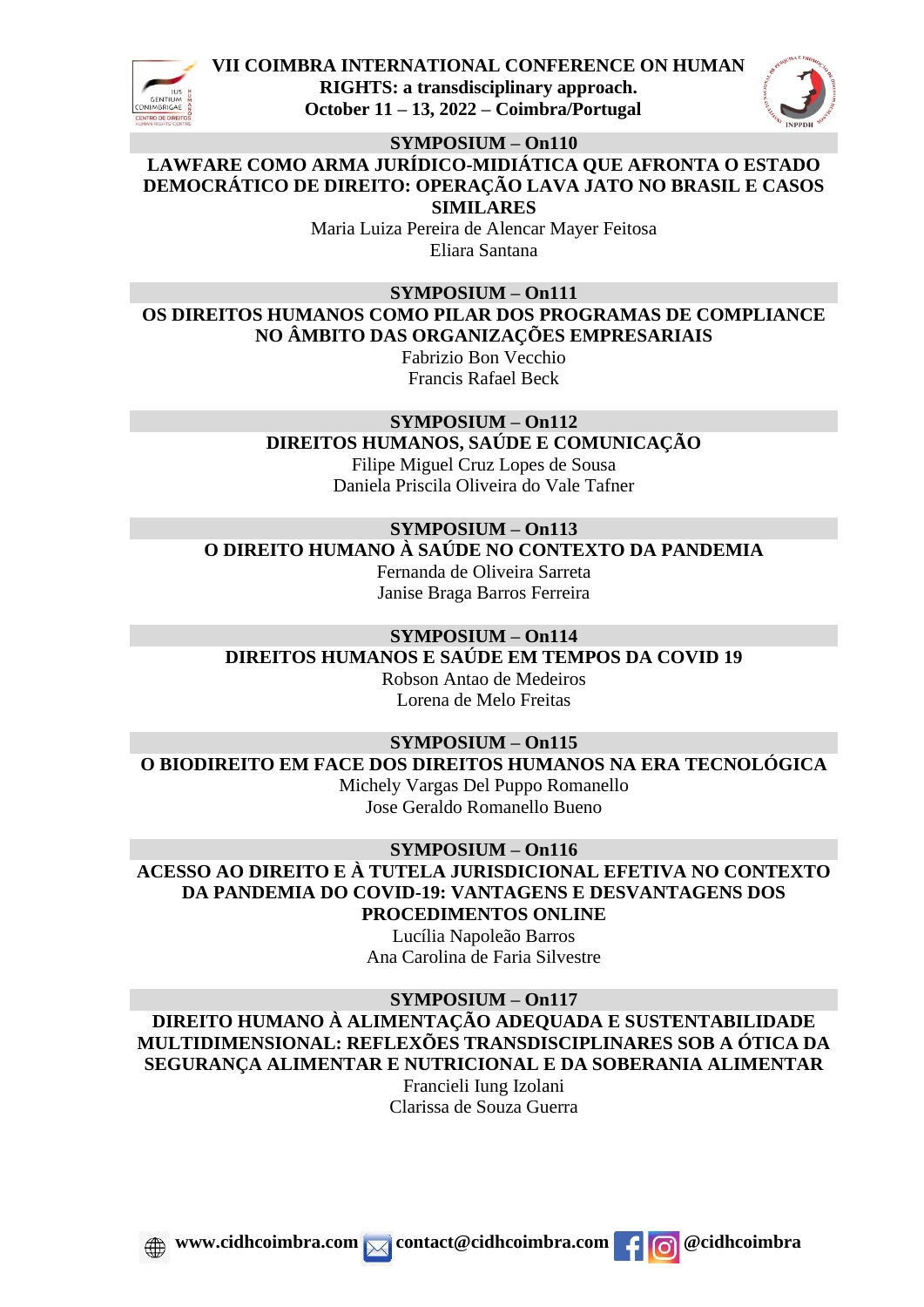



**SYMPOSIUM – On118**

**DESAFIOS PARA GARANTIA DO DIREITO HUMANO À ALIMENTAÇÃO E NUTRIÇÃO ADEQUADA E À SOBERANIA ALIMENTAR DIANTE DO AGRAVAMENTO DAS CRISES CLIMÁTICA E SANITÁRIAS**

> Íris Pereira Guedes Caroline Bresolin Maia Cadore

### **SYMPOSIUM – On119**

**DOS DETERMINANTES SISTÊMICOS DA INJUSTIÇA ALIMENTAR**

Leonardo Felipe de Oliveira Ribas Vanessa Cerqueira Reis de Carvalho

**SYMPOSIUM – On120**

**ÁGUA, SANEAMENTO BÁSICO E MEIO AMBIENTE COMO UM DIREITO HUMANO: AGENDA 2030, POLÍTICAS PÚBLICAS E INSTRUMENTOS DE GESTÃO NACIONAL E INTERNACIONAL**

> Maria Teresa de Mendonça Casadei Juliana de Mendonça Casadei

## **SYMPOSIUM – On121**

**SEGURIDADE SOCIAL E SISTEMAS DE JUSTIÇA** Sheila Rubia Lindner Rodrigo Otavio Moretti Pires

#### **SYMPOSIUM – On122 SISTEMAS DE SEGURIDADE E SEGURO SOCIAL GLOBAIS EM TRANSFORMAÇÃO**

Eliane Romeiro Costa Osvaldo Ferreira de Carvalho

**SYMPOSIUM – On123 JUSTIÇA DE TRANSIÇÃO, RESPONSABILIZAÇÃO JURÍDICA E PÓS-PANDEMIA: A NECESSIDADE DE RESPOSTAS ATUALIZADAS ÀS NOVAS FORMAS DE VIOLAÇÕES DE DIREITOS HUMANOS**

Dailor dos Santos Jânia Maria Lopes Saldanha

#### **SYMPOSIUM – On124 A (I)LEGALIDADE E AS LUTAS POR DIREITOS HUMANOS**

André Luiz Olivier da Silva Fernanda Frizzo Bragato

## **SYMPOSIUM – On125**

**DIREITOS HUMANOS E INCLUSÃO LINGUÍSTICA: OLHARES QUE SE** 

**CRUZAM**

André Effgen de Aguiar Tatiana Aparecida Moreira